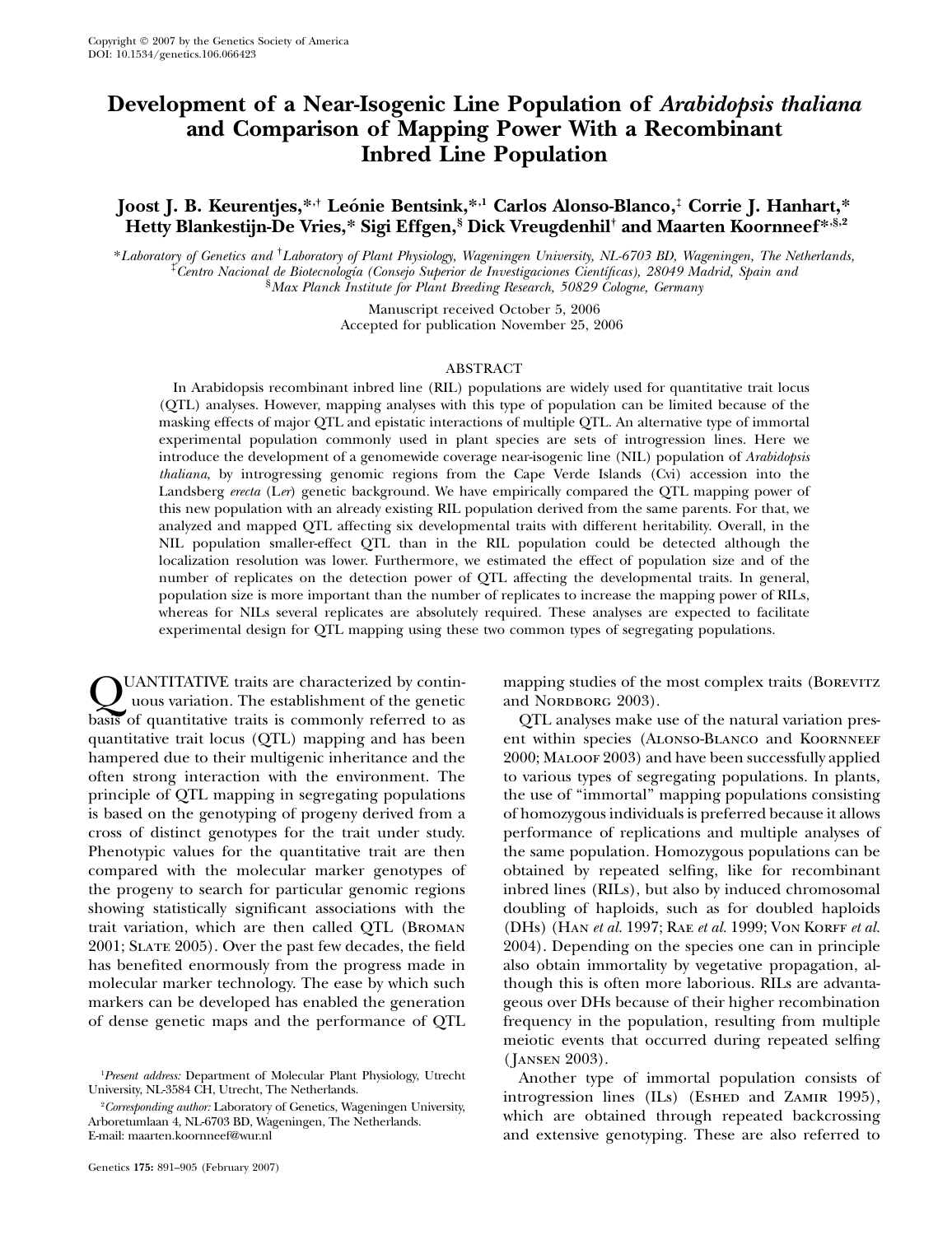as near-isogenic lines (NILs) (MONFORTE and TANKSLEY 2000) or backcross inbred lines (BILs) ( Jeuken and LINDHOUT 2004; BLANCO et al. 2006). Such populations consist of lines containing a single fragment or a small number of genomic introgression fragments from a donor parent into an otherwise homogeneous genetic background. Although no essential differences exist between these populations, we use the term near-isogenic lines for the materials described here. A special case of ILs are chromosomal substitution strains (CSSs) (NADEAU et al. 2000; KOUMPROGLOU et al. 2002), where the introgressions span complete chromosomes.

All immortal populations except those that can be propagated only vegetatively share the advantage that they can easily be maintained through seeds, which allows the analysis of different environmental influences and the study of multiple, even invasive or destructive, traits. Statistical power of such analyses is increased because replicate measurements of genetically identical individuals can be done.

In plants, RILs and NILs are the most common types of experimental populations used for the analysis of quantitative traits. In both cases the accuracy of QTL localization, referred to as mapping resolution, depends on population size. For RILs, recombination frequency within existing lines is fixed and can therefore be increased within the population only by adding more lines (i.e., more independent recombination events). Alternatively, recombination frequency can be increased by intercrossing lines before fixation by inbreeding as homozygous lines (Zou *et al.* 2005). In NIL populations resolution can be improved by minimizing the introgression size of each NIL. Consequently, to maintain genomewide coverage a larger number of lines are needed. Despite the similarities between these two types of mapping populations, large differences exist in the genetic makeup of the respective individuals and the resulting mapping approach. In general, recombination frequency in RIL populations is higher than that in equally sized NIL populations, which allows the analysis of less individuals. Each RIL contains several introgression fragments and, on average, each genomic region is represented by an equal number of both parental genotypes in the population. Therefore, replication of individual lines is often not necessary because the effect of each genomic region on phenotypic traits is tested by comparing the two genotypic RIL classes (each comprising approximately half the number of lines in the population). In addition, the multiple introgressions per RIL allow detection of genetic interactions between loci (epistasis). However, epistasis together with unequal recombination frequencies throughout the genome and segregation distortions caused by lethality or reduced fitness of particular genotypes may bias the power to detect QTL. Furthermore, the wide variation of morphological and developmental traits present in most RIL populations may hamper the analysis of traits requiring the same growth and developmental stage of the individual lines. When many traits segregate simultaneously, this often affects the expression of other traits due to genetic interactions. Moreover, large-effect QTL may mask the detection of QTL with a small additive effect.

In contrast to RILs, NILs contain only a single introgression per line, which increases the power to detect small-effect QTL. However, the presence of a single introgression segment does not allow testing for genetic interactions and thereby the detection of QTL expressed in specific genetic backgrounds (epistasis). In addition, because most of the genetic background is identical for all lines, NILs show more limited developmental and growth variation, increasing the homogeneity of growth stage within experiments. Nevertheless, lethality and sterility might sometimes hinder the obtaining of specific single introgression lines.

The choice of one mapping population over another depends on the plant species and the specific parents of interest. In cases where different cultivars or wild accessions are studied preference is often given to RILs. However, when different species or when wild and cultivated germ plasm are combined (EsHED and ZAMIR 1995; JEUKEN and LINDHOUT 2004; VON KORFF et al. 2004; Blair et al. 2006; Yoon et al. 2006) NILs are preferred. For instance, in tomato the high sterility in the offspring of crosses between cultivated and wild species made the use of NIL populations (EsHED and Zamir 1995) preferable because genomewide coverage cannot be obtained with RIL populations due to sterility, etc. Furthermore, the analysis of agronomical important traits (such as fruit characters) cannot be performed when many genes conferring reduced fertility segregate. In Arabidopsis, the easiness to generate fertile RIL populations with complete genome coverage, due to its fast generation time, has led to their extensive use in mapping quantitative traits.

NILs have been developed in various studies using Arabidopsis to confirm and fine map QTL previously identified in RILs (Alonso-Blanco et al. 1998b, 2003; SWARUP et al. 1999; BENTSINK et al. 2003; EDWARDS et al. 2005; JUENGER et al. 2005a; TENG et al. 2005) for which also heterogeneous inbred families (HIFs) (Tuinstra  $et \ al.$  1997) have been used (LOUDET  $et \ al.$  2005; Reymond et al. 2006). A set of chromosomal substitutions of the Landsberg erecta (Ler) accession into Columbia (Col) has been developed to serve as starting material for making smaller introgressions (KOUMPROGLOU et al. 2002). In mice CSSs are widely used for mapping purposes and have proven to be a valuable complement to other population types (STYLIANOU et al. 2006). However, no genomewide set of NILs that allows mapping to subparts of the chromosome has been described in Arabidopsis and, to our knowledge, no empirical comparative study has been performed between the two population types within a single species.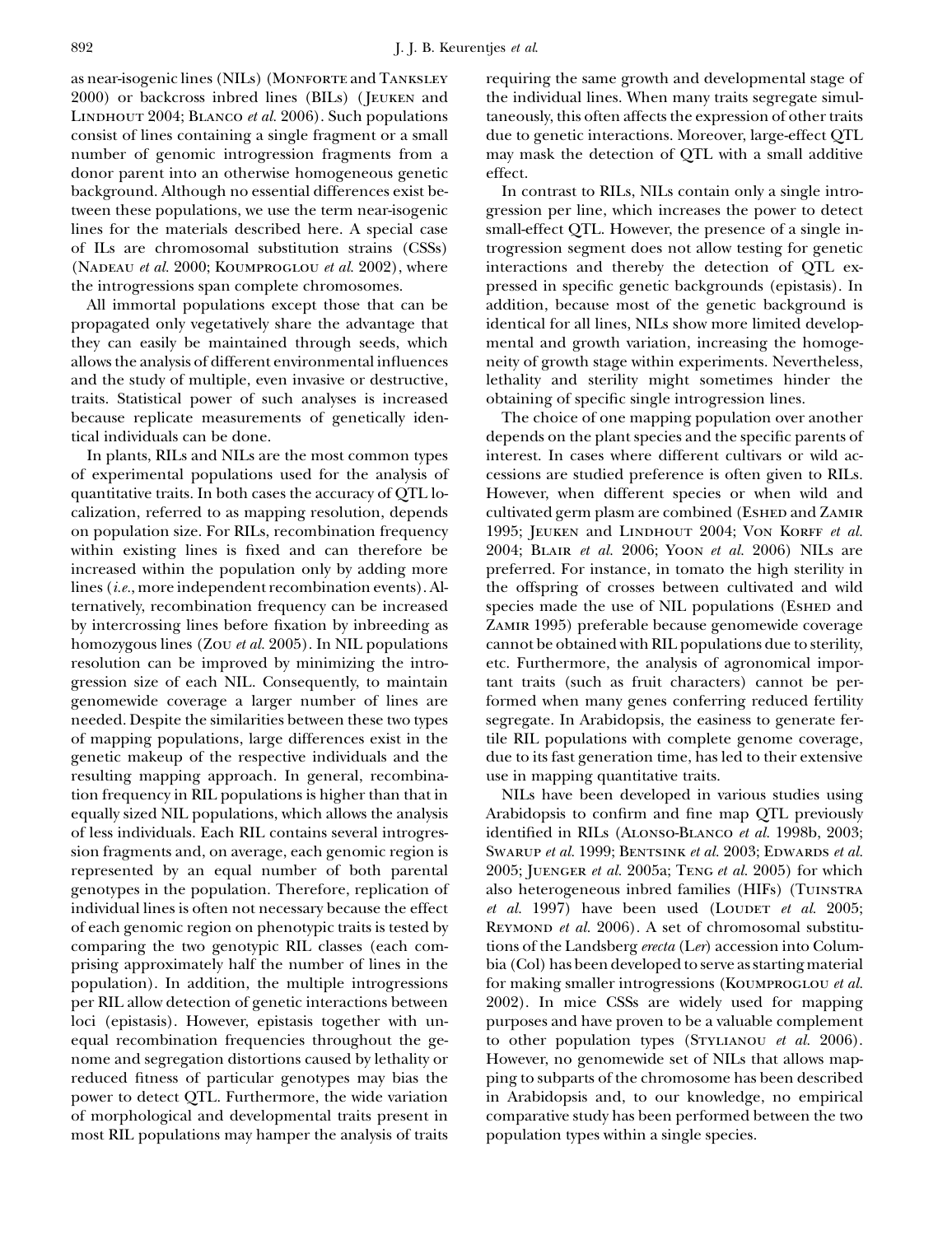In this study we aim to compare a RIL population with a NIL population in terms of QTL detection power and localization resolution. For that, we generated a new genomewide population of NILs using the same Ler and Cape Verde Islands (Cvi) parental accessions as used earlier to generate a RIL population (Alonso-BLANCO *et al.* 1998a). The two experimental populations were grown simultaneously in the same experimental setup, including multiple replicates. QTL mapping analyses were performed on six different traits and the results of these analyses were compared in both populations.

#### MATERIALS AND METHODS

Mapping populations: Two types of mapping populations were used to analyze six developmental traits. The first population consists of a set of 161 RILs derived from a cross between the accessions Cvi and Ler. The  $F_{10}$  generation has been extensively genotyped (ALONSO-BLANCO et al. 1998a) and is available from the Arabidopsis Biological Resource Center. All lines were advanced to the  $F_{13}$  generation and residual heterozygous regions, estimated at  $0.71\%$  in the  $F_{10}$  generation, were genotyped again with molecular PCR markers to confirm that they were practically 100% homozygous.

The second population consists of a set of 92 NILs. NILs were generated by selecting appropriate Ler/Cvi RILs and repeated backcrossing with Ler as recurrent female parent. A number of these lines have been described previously (Alonso-Blanco et al. 1998b, 2003; Swarup et al. 1999; BENTSINK et al. 2003; EDWARDS et al. 2005; JUENGER et al. 2005a; TENG et al. 2005). The progeny of backcrosses was genotyped with PCR markers and lines containing a homozygous Cvi introgression into an otherwise Ler background were selected. The set of selected lines was then extensively genotyped by AFLP analysis using the same restriction enzymes and primer combinations as those used for the genotyping of the RILs (Alonso-Blanco et al. 1998a). The NILs will be made available through the Arabidopsis stock centers.

In both populations each line is almost completely homozygous and therefore individuals of the same line are genetically identical, which allows the pooling of replicated individuals and repeated measurements to obtain a more precise estimate of phenotypic values. For the RIL and NIL population 16 and 24 genetically identical plants were grown per line, respectively. Additionally, 96 replicates were grown for each parental accession Ler and Cvi. All plants were grown in a single experiment with four completely randomized blocks containing 4, 6, and 24 replicates per RIL, NIL, and parent, respectively.

Plant growing conditions: Seeds were sown in petri dishes on water-soaked filter paper and incubated for 5 days in a cold room at  $4^{\circ}$  in the dark to promote uniform germination. Subsequently, petri dishes were transferred to a climate chamber ( $24^{\circ}$ , 16 hr light per day) for 2 days before planting. Germinated seedlings were transferred to clay pots, placed in peat, containing a sandy soil mixture. A single plant per pot was grown under long-day light conditions in an airconditioned greenhouse from July until October. Plants were fertilized every 2 weeks using a liquid fertilizer.

Quantitative traits: A total of six developmental traits, which were known to vary within the populations for the number of QTL and heritability, were measured on all individuals. We quantified flowering time (FT); main inflorescence length at first silique (SL); total length of the main inflorescence (TL);

basal branch number (BB), which is the number of side shoots growing out from the rosette; main inflorescence branch number (IB), which is the number of elongated axillary (secondary) inflorescences along the main inflorescence; and total number of side shoots (TB) (basal plus main inflorescence). Flowering time was recorded as the number of days from the date of planting until the opening of the first flower. All other traits were measured at maturity.

Quantitative genetic analyses: For both populations and for each trait, total phenotypic variance was partitioned into sources attributable to genotype  $(V_G; i.e.,$  the line effect) and error  $(V_E)$ , using a random-effects analysis of variance (ANOVA, SPSS version 11.0) according to the model  $y =$  $\mu + G + E$ . Variance components were used to estimate broad sense heritability according to the formula  $H^2=V_G/$  $(V<sub>G</sub> + V<sub>E</sub>)$ , where  $V<sub>G</sub>$  is the among-genotype variance component and  $V_{\rm E}$  is the residual (error) variance component. Genetic correlations  $(r_G)$  were estimated as  $r_G = \text{cov}_{1,2}/$  $\sqrt{V_{G1} \times V_{G2}}$ , where cov<sub>1,2</sub> is the covariance of trait means and VG1 and VG2 are the among-genotype variance components for those traits. The coefficient of genetic variation  $(CV_G)$  was those traits. The coefficient of genetic variation (CV<sub>G</sub>) was<br>estimated for each trait as  $CV_G = (100 \times \sqrt{V_G})/\overline{X}$ , where  $V_G$  is the among-genotype variance component and  $\overline{X}$  is the trait mean of the genotypes.

QTL analyses in the RIL population: To map QTL using the RIL population, a set of 144 markers equally spaced over the Arabidopsis genetic map was selected from the RIL Ler/Cvi map (Alonso-Blanco et al. 1998a). These markers spanned 485 cM, with an average distance between consecutive markers of 3.5 cM and the largest genetic distance being 11 cM. The phenotypic values recorded, except basal branch number, were transformed  $(log_{10}(x + 1))$  to improve the normality of the distributions and the values of 16 plants per RIL were used to calculate the means of each line for all traits. These means were used to perform the QTL analyses unless otherwise stated. The computer program MapQTL version 5.0 (Van Ooijen 2004) was used to identify and locate QTL linked to the molecular markers, using both interval mapping and multiple QTL mapping (MQM). In a first step, putative QTL were identified using interval mapping. Thereafter, a marker closely linked to each putative QTL was selected as a cofactor and the selected markers were used as genetic background controls in the approximate MQM of MapQTL. LOD statistics were calculated at 0.5-cM intervals. Tests of 1000 permutations were used to obtain an estimate of the number of type 1 errors (false positives). The genomewide LOD score, which 95% of the permutations did not exceed, ranged from 2.6 to 2.8 and chromosomewide LOD thresholds varied between 1.8 and 2.1 depending on trait and linkage group. The genomewide LOD score was then used as the significance threshold to declare the presence of a QTL in MQM mapping, while the chromosomewide thresholds were used to detect putative small-effect QTL. In the final MQM model the genetic effect  $(\mu_B - \mu_A)$ and percentage of explained variance were estimated for each QTL and 2-LOD support intervals were established as an  $\sim 95\%$  confidence level (VAN OOIJEN 1992), using restricted MQM mapping.

Epistatic interactions between QTL were estimated using factorial analysis of variance. For each trait, the mean phenotypic values were used as a dependent variable and cofactors, corresponding to the detected QTL, were used as fixed factors. The general linear model module of the statistical package SPSS version 11.0 was used to perform a full factorial analysis of variance or analysis of main effects only. Differences in  $R^2$ -values, calculated from the type III sum of squares, were assigned to epistatic interaction effects of detected QTL. Additionally we performed a complete pairwise search  $(P < 0.001$ , determined by Monte Carlo simulations) for conditional and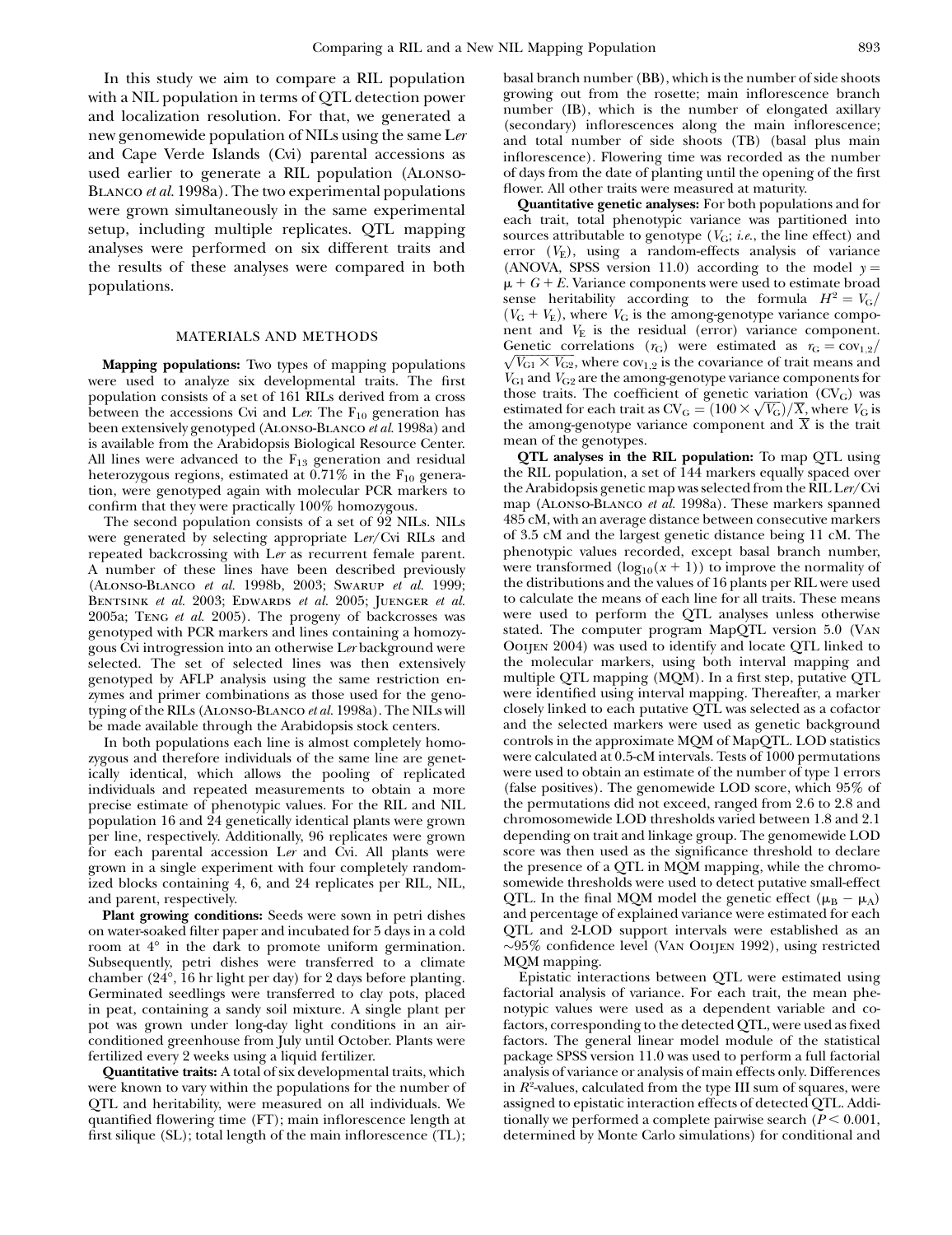coadaptive epistatic interactions for each trait, using the computer program EPISTAT (CHASE et al. 1997).

The effect of replication on statistical power was analyzed by performing MQM mapping on means of trait values from 1, 2, 4, 8, 12, and 16 replicate plants, respectively. Analyses were performed on 10 independent, stochastically sampled, data sets for each replication size and trait using automated cofactor selection ( $P < 0.02$ ). Total explained variance, LOD score of the largest-effect QTL, and number of significant QTL were recorded for each analysis.

The effect of population size on statistical power was analyzed by performing MQM mapping on increasing population sizes. Analyses were performed on 10 independent, stochastically sampled, data sets for each population size. Subpopulations of increasing size, with a step size of 20 lines, were analyzed for each trait using automated cofactor selection  $(P < 0.02)$ . Total explained variance, LOD score of the largest-effect QTL, and number of significant QTL were recorded for each analysis.

Statistical analyses of NILs: Differences in mean trait values of Ler and NILs were analyzed by univariate analysis of variance, using the general linear model module of the statistical package SPSS version 11.0. Dunnett's pairwise multiple comparison t-test was used as a post hoc test to determine significant differences. For each analysis, trait values were used as a dependent variable and NILs were used as a fixed factor. Tests were performed two sided with a Bonferroni-corrected significance threshold level of 0.05 and Ler as a control category. To increase statistical power, similar analyses were conducted for bins (see RESULTS). For this, trait values of all introgression lines assigned to a certain bin were pooled and compared to values of the Ler parental line. Because each NIL can be a member of more than one bin the significance threshold was lowered to 0.001 to correct for multiple testing. The genetic effect of Cvi bins significantly differing from Ler was calculated as  $\mu_{\rm B} - \mu_{\rm A}$ , where  $\mu_{\rm A}$  and  $\mu_{\rm B}$  are the mean trait values of Ler and the Cvi bin, respectively. Explained variance was estimated from the partial  $\eta^2$  of the univariate analysis of variance, where  $\eta^2$  is the proportion of total variance attributable to factors in the analysis. The total percentage of explained variance was then estimated by using trait values as a dependent variable and NILs as a fixed factor, where all NILs were included as subjects. The percentage of explained variance of individual QTL was estimated as a fraction of the total variation in the population (including all lines), using a single bin as a fixed factor and as a fraction of the total variation in a comparison of a single bin with Ler only.

To determine the effect of replicated measurements we calculated the power of detecting significant differences between Ler and NILs using various replicate numbers. For each trait we calculated the minimal relative difference in mean trait values that could still be significantly detected. Calculations were performed using a normal distribution twosample equal variance power calculator from the UCLA department of statistics (http://calculators.stat.ucla.edu/). We first calculated for each trait the mean phenotypic value of 96 Ler replicate plants  $(\mu_A)$  and for each line the standard deviation of 24 replicate plants. The mean line standard deviation of each trait was taken as a measure of variation  $(\sigma)$  in all subsequent calculations. The significance level, the probability of falsely rejecting the null hypothesis ( $H_0$ :  $\mu_A$  =  $\mu_B$ ) when it is true, was set to 0.05 and power, the probability of correctly rejecting the null hypothesis when the alternative  $(H_1: \mu_A \neq \mu_B)$  is true, was set to 0.95. The sample size of Ler  $(N_A)$  was always identical to the sample size of NILs  $(N_B)$  and ranged from 2 to 24 individuals. For each trait and sample size the mean trait value  $(\mu_B)$  for NILs was then calculated as the minimum value to meet the alternative hypothesis (H<sub>1</sub>:  $\mu_A \neq$ 

 $\mu_B$ ) in a two-sided test. These minimum values were then converted in a fold-difference value compared to the Ler value, calculated as  $(|\mu_{\rm B} - \mu_{\rm A}| + \mu_{\rm A})/\mu_{\rm A}$ , to obtain a relative estimate independent of trait measurement units.

The effect of replication on statistical power was also analyzed by performing bin mapping using 2, 4, 8, 12, and 16 replicate plants, respectively. Analyses were performed on 10 independent, stochastically sampled, data sets for each replication size and trait and the number of significant QTL was recorded for each analysis.

### RESULTS

Construction of a genomewide near-isogenic line population: We constructed a population of 92 introgression lines carrying between one and four Cvi introgression fragments in a Ler genetic background. Lines were genotyped using 349 AFLP and 95 PCR markers to determine the number, position, and size of the introgressions (see materials and methods). This set of lines was selected to provide together an almost complete genomewide coverage (Figure 1). Forty lines contained a single introgression while 52 lines carried several Cvi fragments. From those, 32, 19, and 1 line bore two, three, and four introgressions, respectively. The genetic length of the introgression fragments was estimated using the map positions of the introgressed markers in the genetic map constructed from the existing RIL population derived from the same Ler and Cvi parental accessions (Alonso-Blanco et al. 1998a). The average genetic sizes of the main, second, third, and fourth introgression fragments were 31.7, 11.1, 6.7, and 5.2 cM, respectively. Thus, lines with multiple Cvi fragments carried a main large introgression and several much smaller Cvi fragments. Additionally, we selected a core set of 25 lines that together covered  $>90\%$  of the genome (supplemental Table 1 at http://www.genetics.org/supplemental/).

Genetic analyses of developmental traits: Six traits were measured and analyzed in the RIL and NIL populations (Table 1). Although plants were grown in four replicated blocks, block effects were negligible and were therefore not used as a factor in subsequent analyses. In both populations, among-genotype variance was highly significant ( $P < 0.0001$ ) for all traits. In the RIL population, broad sense heritability estimates ranged from 0.34 (basal branch number) to 0.92 (total plant length) (Table 1). Statistical parameters of most traits were similar to those described by Alonso-Blanco et al. (1998b, 1999) and JUENGER et al. (2005b). However, UNGERER et al. (2002) reported much lower average values for plant height and branch number although time to flower was similar. Moreover, among-genotype variance estimates were lower and within-genotype variance estimates higher, resulting in lower heritability values compared to our analyses.

For the NIL population, mean trait values were closer to those measured for Ler due to the genetic structure of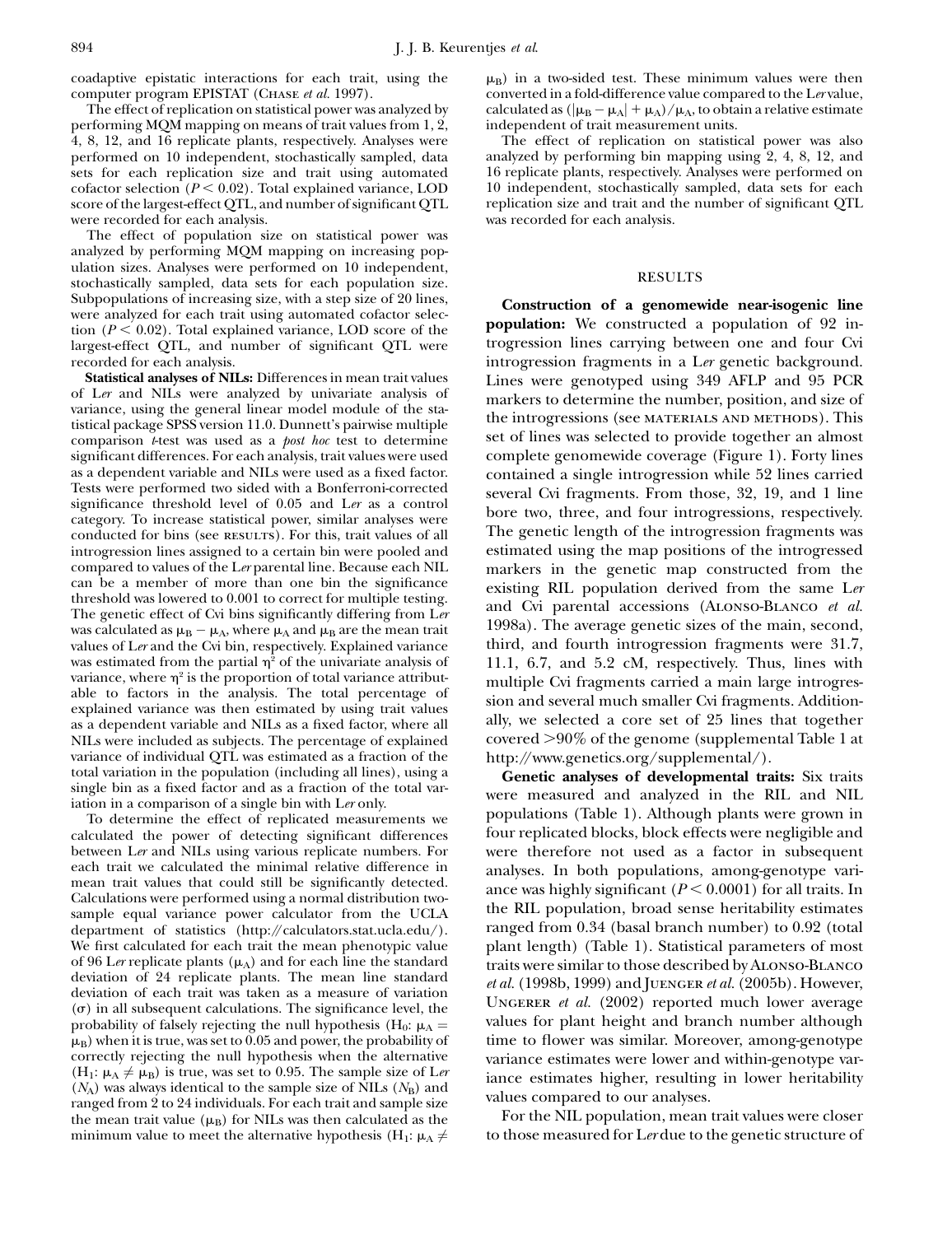

FIGURE 1.—Graphical genotype of the Ler/Cvi NIL population. Bars represent introgressions. Solid bars represent the genetic position of Cvi introgressions in individual NILs. Shaded bars represent crossover regions between markers used for the genotyping of the lines. Numbers at the top indicate the five linkage groups.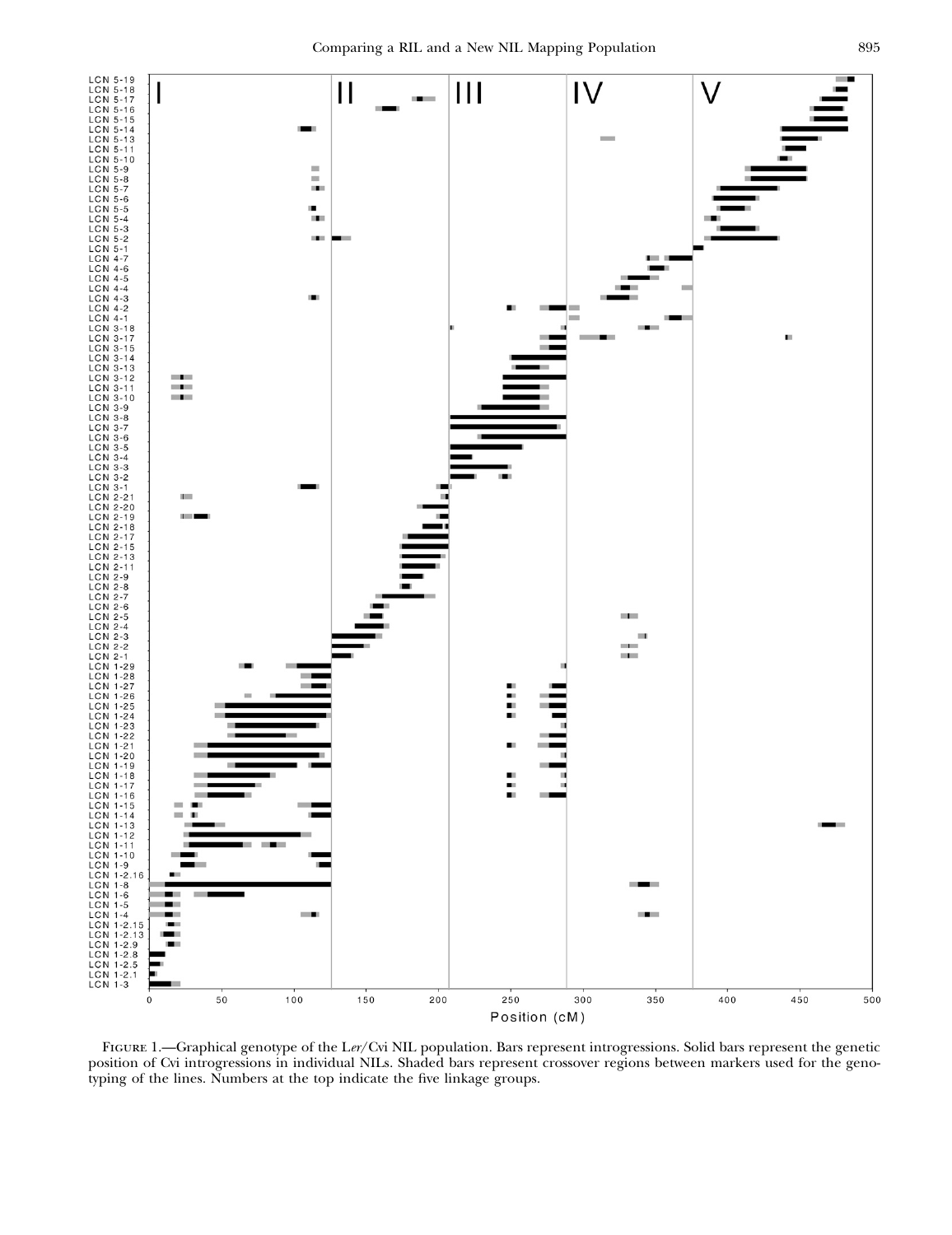Descriptive statistics for six developmental traits analyzed in two mapping populations and their parents

| Trait       | $\overline{X} \pm (SD)$                       | $\lceil V_{\text{G}} \rceil^a$ | $[V_{\rm E}]^b$ | $[H^2]^c$ | $[\text{CV}_G]^d$ |  |  |  |  |
|-------------|-----------------------------------------------|--------------------------------|-----------------|-----------|-------------------|--|--|--|--|
| Parents     |                                               |                                |                 |           |                   |  |  |  |  |
| $FT$ (days) | 24.30 $(1.03)^e$                              | 8.74                           | 3.57            | 0.71      | 10.85             |  |  |  |  |
| $SL$ (cm)   | $30.21 (2.47)^f$<br>9.58 $(0.98)^e$           | 3.27                           | 3.14            | 0.51      | 15.87             |  |  |  |  |
| $TL$ (cm)   | $13.21 (2.30)^f$<br>$23.59$ $(1.92)^e$        | 26.81                          | 10.53           | 0.72      | 17.99             |  |  |  |  |
| <b>IB</b>   | 33.95 $(4.17)^f$<br>$2.21(0.46)$ <sup>e</sup> | 0.02                           | 0.33            | 0.05      | 5.53              |  |  |  |  |
|             | $2.49(0.67)^f$                                |                                |                 |           |                   |  |  |  |  |
| <b>BB</b>   | 1.54 $(0.68)^e$<br>$1.48$ $(0.91)^f$          | 0.00                           | 0.65            | 0.00      | 0.00              |  |  |  |  |
| TB          | 3.75 $(0.77)^e$<br>3.97 $(1.02)^f$            | 0.01                           | 0.82            | 0.01      | 1.88              |  |  |  |  |
|             |                                               | RIL population                 |                 |           |                   |  |  |  |  |
| $FT$ (days) | 26.06 (6.03)                                  | 32.59                          | 3.82            | 0.90      | 21.91             |  |  |  |  |
| $SL$ (cm)   | 9.89(3.39)                                    | 9.70                           | 1.80            | 0.83      | 31.49             |  |  |  |  |
| $TL$ (cm)   | 26.13 (9.22)                                  | 78.53                          | 6.52            | 0.92      | 33.91             |  |  |  |  |
| <b>IB</b>   | 2.34 (1.22)                                   | 0.99                           | 0.50            | 0.67      | 42.66             |  |  |  |  |
| <b>BB</b>   | 1.43(0.93)                                    | 0.30                           | 0.57            | 0.34      | 37.98             |  |  |  |  |
| TB          | 3.77(1.27)                                    | 0.78                           | 0.84            | 0.48      | 23.36             |  |  |  |  |
|             |                                               | NIL population                 |                 |           |                   |  |  |  |  |
| FT (days)   | 23.68 (3.60)                                  | 10.78                          | 2.21            | 0.83      | 13.87             |  |  |  |  |
| $SL$ (cm)   | 9.81(2.18)                                    | 3.17                           | 1.58            | 0.65      | 18.15             |  |  |  |  |
| $TL$ (cm)   | 24.50 (5.95)                                  | 31.24                          | 4.10            | 0.87      | 22.82             |  |  |  |  |
| <b>IB</b>   | 2.26 (0.88)                                   | 0.51                           | 0.27            | 0.65      | 31.42             |  |  |  |  |
| <b>BB</b>   | 1.56(0.84)                                    | 0.18                           | 0.53            | 0.24      | 26.92             |  |  |  |  |
| TВ          | 3.82(1.06)                                    | 0.48                           | 0.64            | 0.42      | 18.25             |  |  |  |  |

FT, flowering time; SL, length until first silique; TL, total plant length; IB, main inflorescence branch number; BB,

 $\alpha$ <sup>a</sup> Among-genotype variance component from ANOVA: tests whether genetic differences exist among genotypes for specified traits  $(P < 0.0001)$ .

Residual variance component from ANOVA.

c Measure of total phenotypic variance attributable to genetic differences among genotypes (broad sense heritability) calculated as  $V_G/(V_G + V_E)$ .

<sup>d</sup> Coefficient of genetic variation calculated as  $(100 \times$  $\frac{Cot}{V_{G}}\sqrt{\frac{V_{G}}{X}}$ .

Landsberg erecta parent.

 ${}^f$ Cape Verde Islands parent.

the population, consisting of lines carrying only small Cvi introgressions in a Ler background. Furthermore, variance components from ANOVA were lower in the NIL population but heritability estimates differed only slightly compared to the RIL population (Table 1).

Strong and similar genetic correlations were observed between traits in the two Ler/Cvi populations, indicating partial genetic coregulation (Table 2). Flowering time shows the highest correlation with the number of main inflorescence branches but is negatively correlated with basal branch number. Flowering time is also, but to a lesser degree, correlated with plant height. Correlations were also found between plant height and

Genetic correlations among developmental traits analyzed in

TABLE 2

two mapping populations

| Trait | FT.      | SL.      | TL.      | <b>IB</b> | BB       | TB      |
|-------|----------|----------|----------|-----------|----------|---------|
| FТ    |          | $0.63*$  | $0.38*$  | $0.97*$   | $-0.49*$ | $0.80*$ |
| SL    | $0.39*$  |          | $0.90*$  | $0.52*$   | $-0.39*$ | $0.35*$ |
| TL    | $0.21*$  | $0.88*$  |          | $0.18*$   | $-0.32*$ | 0.00    |
| IB    | $0.91*$  | $0.31*$  | $0.09*$  |           | $-0.54*$ | $0.95*$ |
| BB    | $-0.26*$ | $-0.28*$ | $-0.26*$ | $-0.35*$  |          | $0.12*$ |
| TВ    | $0.77*$  | $0.15*$  | $-0.07$  | $0.85*$   | $0.31*$  |         |
|       |          |          |          |           |          |         |

The top right and the bottom left halves of the table represent values calculated for the RIL and the NIL populations, respectively. FT, flowering time; SL, length until first silique; TL, total plant length; IB, main inflorescence branch number; BB, basal branch number; TB, total branch number. \*Significant at  $P < 0.001$ .

branching with again positive values with the number of main inflorescence branches and negative correlations with basal branch number. These results contrasted with those from UNGERER et al.  $(2002)$ , who found negative correlations between flowering time, plant height, and branching in all pairwise comparisons, which is probably due to the different environmental setups in the two laboratories.

Mapping quantitative traits in the Ler/Cvi RIL population: Each trait was subjected to QTL analysis and three to eight QTL were detected for each trait (Figure 2, Table 3). Major QTL for flowering time, plant height, and branching were in concordance with previously reported studies (Alonso-Blanco et al. 1998b, 1999; UNGERER et al. 2002, 2003; JUENGER et al. 2005b), although slight differences for minor QTL were also found. Total explained variance for each trait ranged from 38.5% for basal branch number to 86.3% for total plant height. LOD scores for the largest-effect QTL ranged from 5.7 for basal branch number up to 60.7 for total plant height with corresponding explained variances of 11.0 and 64.0%, respectively. The average genetic length of 2-LOD support intervals was 11.6 cM, ranging from 2.3 (length at first silique) to 33.3 cM (total branch number). Opposing-effect QTL were found for all traits, explaining the observed transgressive segregation within the population (data not shown). Genetic interaction among the detected QTL was also tested. The proportion of variance explained by epistatic interactions ranged from 3.1 (basal branch number) to 20.5% (number of main inflorescence branches) and involved two to five of the detected QTL (Table 3). Using a complete pairwise search of all markers (CHASE et al. 1997), a number of additional interactions were detected between loci not colocating with major QTL positions (supplemental Figure 1 at http://www.genetics. org/supplemental/).

The smallest significant absolute effect detected was 4.4 days for flowering time, 1.0 and 2.3 cm for length at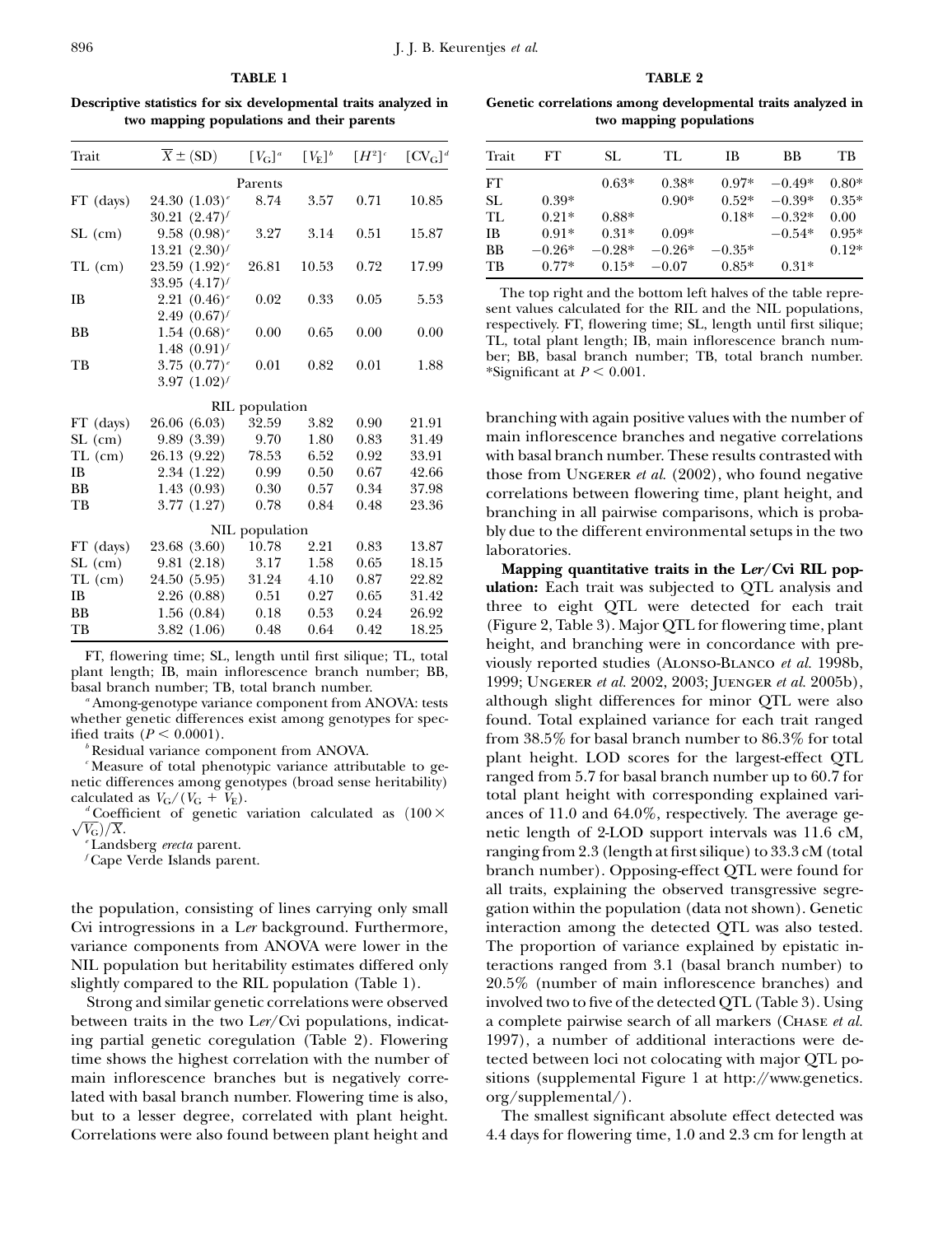

Figure 2.—Genomewide QTL profiles of traits analyzed in the RIL population: (A) flowering time, (B) length at first silique, (C) total plant length, (D) number of main inflorescence branches, (E) basal branch number, and (F) total branch number. Solid lines represent the QTL effect calculated as described in materials and methods. Shaded lines represent LOD scores. Shaded dashed lines represent genomewide significance threshold levels for LOD scores determined by permutation testing.

first silique and total plant length, respectively, and 0.3, 0.3, and 0.4 for the number of main inflorescence branches, basal branch number, and total branch number, respectively. Relative effects, expressed as the fold difference between genotypes, calculated as  $(|\mu_{\rm B}-\mu_{\rm A}|+$  $\mu_A$ )/ $\mu_A$ , then equaled 1.15-, 1.09-, 1.09-, 1.13-, 1.59-, and 1.10-fold, respectively (Tables 3 and 5). As expected, the total explained variance of a trait correlated positively with the smallest significantly detectable effect for that particular trait. In general, smaller effects could be detected with increasing total explained variance. When the chromosomewide threshold for significance was used instead of the genomewide threshold, one additional suggestive QTL was detected for main inflorescence branch number and total branch number and two for length at first silique.

Mapping quantitative traits in the Ler/Cvi NIL population: To search for QTL in the NIL population, we divided the Arabidopsis genetic map in adjacent genomic fragments that were individually tested. The complete genome was subdivided into 97 regions, defined by the position of the recombination events of the main introgressions of the 92 NILs (supplemental Table 2 at http://www.genetics.org/supplemental/). These regions are referred to as bins and each NIL was then assigned to those adjacent bins spanned by its Cvi introgression fragment. Thus, each bin contains a unique subset of lines with overlapping Cvi introgressions in that particular region, which were used to test the phenotypic effects of that bin. The average genetic length of the bins was 5.0 cM, ranging from 0.1 to 26.3 cM. The number of NILs per bin ranged from 0 to 13 with an average of 5.1 NILs. Because NILs were assigned only to bins when the complete bin was covered by the introgression, 3 bins remained empty [viz. bins 66 (26.3 cM), 73 (3.3 cM), and 77 (5.4 cM)]. On average each

NIL was assigned to 5.4 adjacent bins. One NIL (LCN4- 2) was not assigned to any bin because its introgression included only a single marker. Two NILs corresponded to complete chromosomal substitutions: line LCN3-8 (chromosome 3) and line LCN1-8 (chromosome 1), the latter carrying the largest introgression assigned to 27 adjacent bins.

To map QTL in the NIL population, all bins were tested individually by comparing the phenotypes of the NILs assigned to each bin with that of Ler. As shown in Figure 3 and Table 4, one to nine QTL were detected for each trait. The total explained variance for each trait ranged from 26.7% for basal branch number up to 87.7% for total plant height. Explained variances for the largest-effect QTL for each trait ranged from 19.3% for basal branch number to 91.9% for total plant height as calculated from a restricted ANOVA using only lines from the most significant bin and Ler. To show the relative effect of Mendelizing QTL with respect to the total population variance we calculated the explained variances also when all lines of the population were subjected to ANOVA analysis using the most significant bin as a fixed factor (Table 4). Relative effects of QTL were much lower in this unrestricted analysis because all other QTL in the population increase residual variation that is not corrected for, as is done in MQM mapping in the RIL population. Moreover, lines partly overlapping the QTL bin are not assigned to that bin but can still contain the QTL Cvi allele, further increasing the residual variation in the population.

The smallest significant QTL effect detected was 0.7 days for flowering time, 1.1 and 2.1 cm for length at first silique and total plant length, respectively, and 3.8, 0.5, and 0.4 for the number of main inflorescence branches, basal branch number, and total branch number, respectively. Relative effects, expressed as the fold difference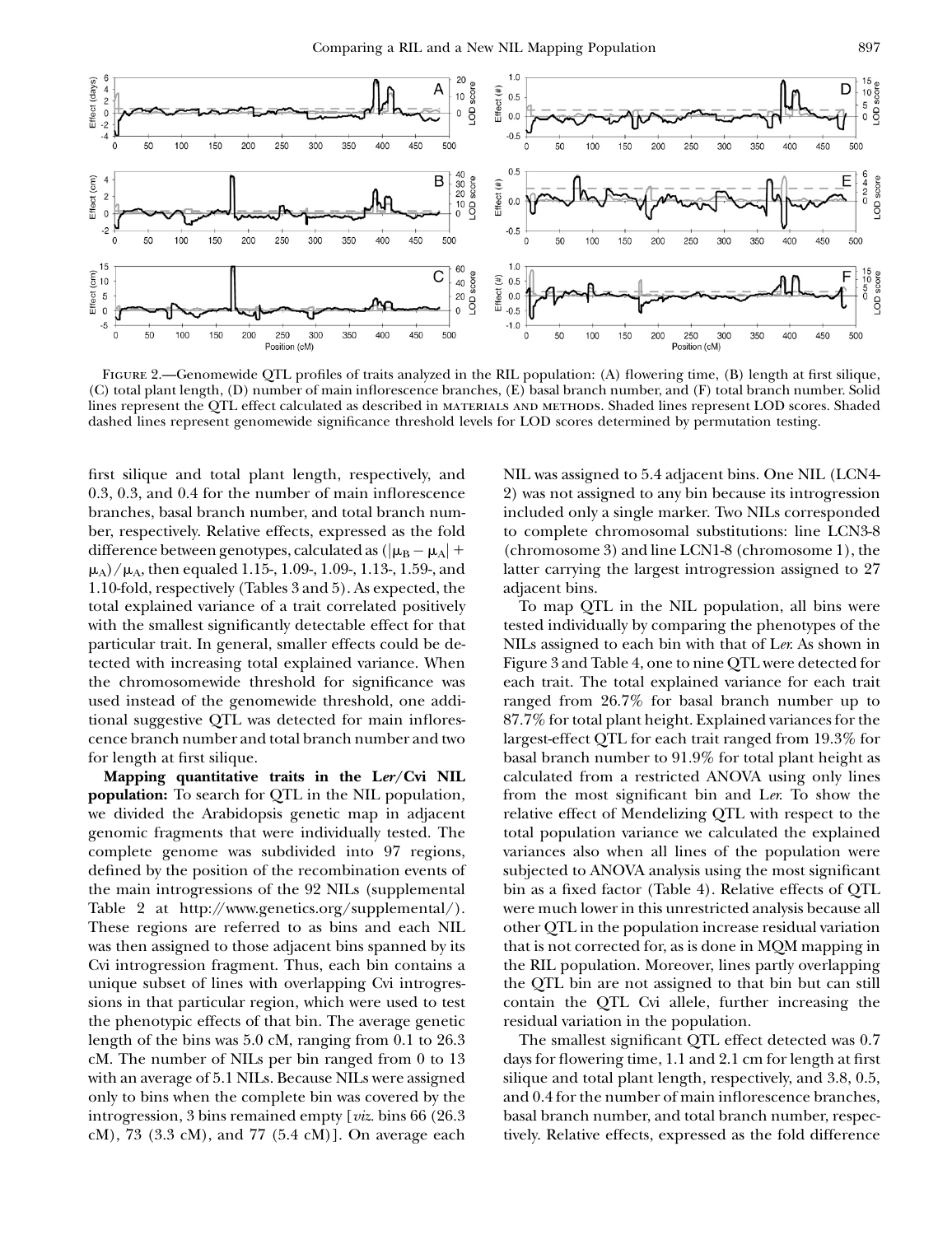| <b>TABLE 3</b>                     |  |
|------------------------------------|--|
| QTL detected in the RIL population |  |

| Trait     | $Chr^a$          | <b>LOD</b><br>score | Support<br>interval <sup><math>b</math></sup> (cM) | Explained<br>variance <sup><math>\epsilon</math></sup> (%) | Effect <sup>d</sup> | Total explained<br>variance <sup><math>e</math></sup> (%) | Interaction $(\%)$ |
|-----------|------------------|---------------------|----------------------------------------------------|------------------------------------------------------------|---------------------|-----------------------------------------------------------|--------------------|
| FT        | 1                | 11.9                | $1.5 - 9.8$                                        | 13.0                                                       | $-3.9$              | 68.4                                                      | 9.6                |
|           | $\overline{5}$   | 18.9                | $388.4 - 394.5$                                    | 22.2                                                       | 5.7                 |                                                           |                    |
|           | 5                | 11.9                | $408.2 - 413.7$                                    | 13.0                                                       | 4.4                 |                                                           |                    |
| <b>SL</b> | $\mathbf{1}$     | 9.3                 | $0.0 - 9.3$                                        | 6.3                                                        | $-1.7$              | 79.5                                                      | 15.0               |
|           | $\,1$            | 4.8                 | 103.1-126.0                                        | 3.1                                                        | $-1.3$              |                                                           |                    |
|           | $\sqrt{2}$       | 39.7                | 173.2-175.5                                        | 43.2                                                       | $4.5\,$             |                                                           |                    |
|           | $\overline{3}$   | $2.9\,$             | 234.2-253.6                                        | 1.9                                                        | $1.0\,$             |                                                           |                    |
|           | $\boldsymbol{3}$ | $5.0\,$             | 281.5-287.8                                        | 3.2                                                        | $-1.2$              |                                                           |                    |
|           | $\bf 5$          | 15.7                | $387.9 - 392.4s$                                   | 11.8                                                       | 2.9                 |                                                           |                    |
|           | $\bf 5$          | 10.2                | $403.6 - 409.7s$                                   | 7.2                                                        | 2.0                 |                                                           |                    |
| TL        | $\mathbf{1}$     | $6.5\,$             | $0.0 - 9.8$                                        | 2.8                                                        | $-3.1$              | 86.3                                                      | 11.5               |
|           | $\,1$            | $5.0\,$             | 73.9-84.6                                          | 2.1                                                        | $-2.7$              |                                                           |                    |
|           | $\,1$            | 3.3                 | 116.3-126.0                                        | 1.2                                                        | $-2.3$              |                                                           |                    |
|           | $\sqrt{2}$       | 60.7                | $173.2 - 176.0$ <sup>s</sup>                       | 64.0                                                       | 14.8                |                                                           |                    |
|           | $\overline{3}$   | 6.0                 | $207.3 - 225.7$                                    | 2.6                                                        | $-3.0$              |                                                           |                    |
|           | $\bf 4$          | 5.2                 | $287.8 - 307.5$ <sup>s</sup>                       | 2.2                                                        | $-2.7$              |                                                           |                    |
|           | $\bf 5$          | $7.8\,$             | $383.1 - 392.5$ <sup>g</sup>                       | 3.6                                                        | 4.1                 |                                                           |                    |
|           | $\bf 5$          | $5.1\,$             | 403.6-411.7                                        | 2.2                                                        | 3.0                 |                                                           |                    |
| <b>IB</b> | $\mathbf{1}$     | 5.0                 | $0.0 - 13.5$ <sup>s</sup>                          | 5.3                                                        | $-0.4$              | 65.0                                                      | 20.5               |
|           | $\overline{2}$   | 2.7                 | 154.9-171.0 $s$                                    | 2.8                                                        | $-0.3$              |                                                           |                    |
|           | $\overline{5}$   | 15.3                | 387.0-391.9g                                       | 19.7                                                       | 0.9                 |                                                           |                    |
|           | $\bf 5$          | 10.4                | 398.8-411.7%                                       | 12.3                                                       | 0.7                 |                                                           |                    |
|           | $\bf 5$          | 3.1                 | 472.2-485.3                                        | 3.2                                                        | $-0.3$              |                                                           |                    |
| <b>BB</b> | $\mathbf{1}$     | 5.7                 | $72.4 - 91.0$                                      | 11.0                                                       | 0.4                 | 38.5                                                      | 3.1                |
|           | $\sqrt{2}$       | 3.2                 | $167.0 - 200.2$ <sup>s</sup>                       | 6.2                                                        | $-0.3$              |                                                           |                    |
|           | $\overline{4}$   | 4.6                 | $360.7 - 373.5$ <sup>s</sup>                       | 9.1                                                        | 0.4                 |                                                           |                    |
|           | $\bf 5$          | 5.5                 | $385.6 - 406.1$ <sup>g</sup>                       | 11.3                                                       | $-0.5$              |                                                           |                    |
| TB        | $\mathbf{1}$     | 15.5                | $5.3 - 12.4$                                       | 16.1                                                       | $-0.8$              | 71.1                                                      | 16.2               |
|           | $\mathbf{1}$     | 4.9                 | $81.7 - 93.8$                                      | 4.6                                                        | 0.4                 |                                                           |                    |
|           | $\sqrt{2}$       | 9.5                 | $169.0 - 180.0$ <sup>s</sup>                       | 9.1                                                        | $-0.6$              |                                                           |                    |
|           | $\overline{5}$   | 9.7                 | 386.5-392.4 <sup>g</sup>                           | 9.4                                                        | 0.6                 |                                                           |                    |
|           | $\overline{5}$   | 10.9                | $403.3 - 412.2$ <sup>g</sup>                       | 10.8                                                       | 0.7                 |                                                           |                    |
|           | $\overline{5}$   | 5.2                 | 472.2-485.3                                        | 4.7                                                        | $-0.4$              |                                                           |                    |

FT, flowering time; SL, length until first silique; TL, total plant length; IB, main inflorescence branch number; BB, basal branch number; TB, total branch number.<br>"Chromosome number.

<sup>b</sup> 2-LOD support interval.

c Percentage of total variation explained by individual QTL.

<sup>d</sup> Effect of QTL calculated as  $\mu_B - \mu_A$ , where A and B are RILs carrying Ler and Cvi genotypes at the QTL position, respectively.  $\mu_B$  and  $\mu_A$  were estimated by MapQTL. Effects are given in days (flowering time), centimeters (length at first silique and total length), or numbers (elongated axils, basal branch number, and total branch number).

Percentage of total variance explained by genetic factors estimated by MapQTL.

f Percentage of total variation explained by interaction between individual QTL.

 $^g$  QTL showing significant epistatic interactions ( $P$  < 0.05) and used to estimate the percentage of explained variance by genetic interactions.

between genotypes, calculated as  $(|\mu_B - \mu_A| + \mu_A)/\mu_A$ , then equaled 1.03-, 1.11-, 1.09-, 2.71-, 1.30-, and 1.11 fold, respectively (Tables 4 and 5).

For a number of traits several QTL were found that could not be significantly detected in the RIL population. In total 12 of such small-effect QTL were detected for flowering time (3), length at first silique (5), total plant length (2), and basal branch number (2). None of those met the lower chromosomewide significance threshold for suggestive QTL in the RIL population. Although 2 were close to this threshold, 10 of them did not reach LOD scores  $>1.0$  in the RIL population (supplemental Table 3 at http://www.genetics.org/ supplemental/).

We defined the support interval in the NIL mapping population as the region spanned by consecutive bins, significantly differing from Ler ( $P < 0.001$ ) and sharing the same direction of effect. The length of support intervals estimated in this way ranged from 1.4 (total plant length) to 85.3 cM (basal branch number) with an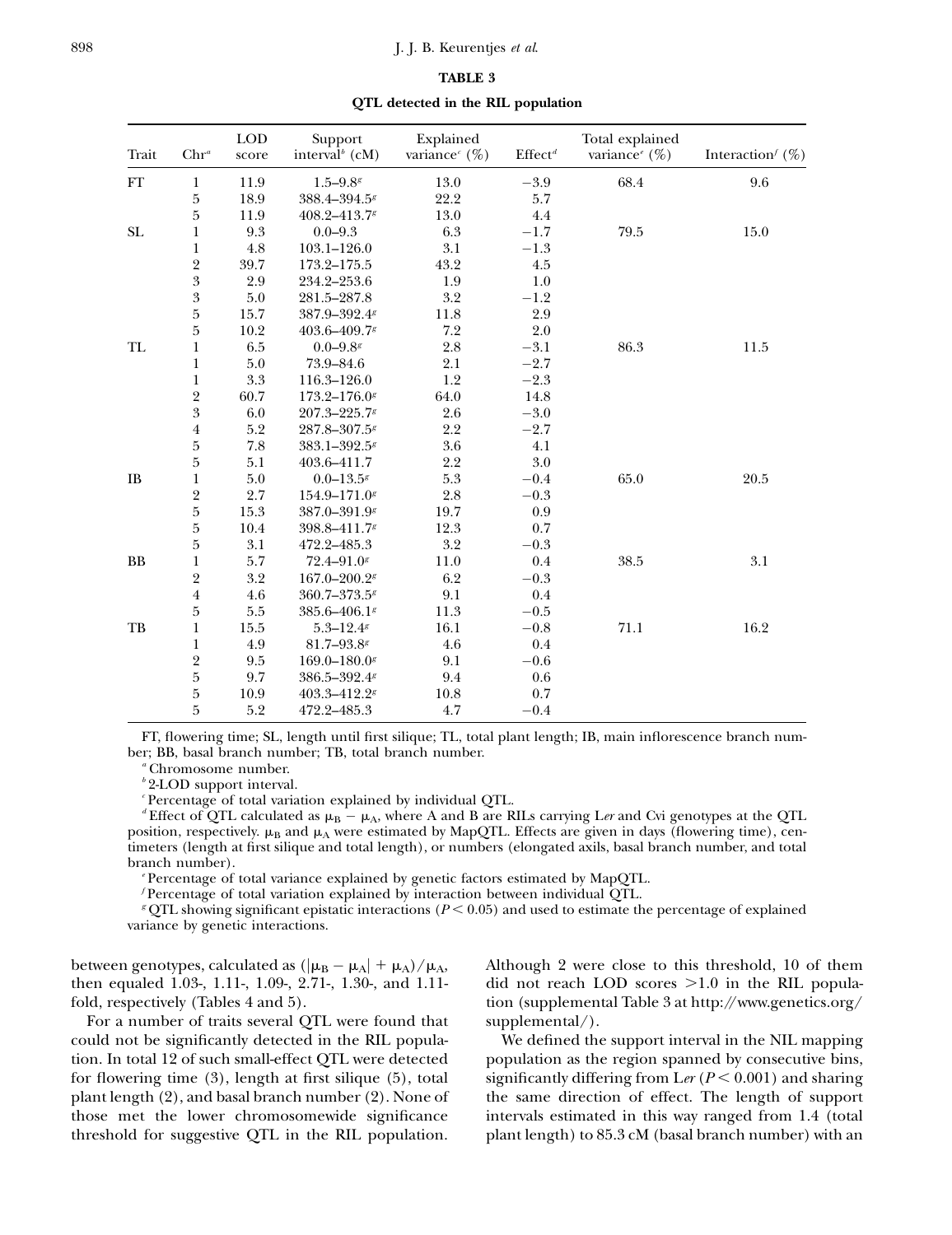

FIGURE 3.—QTL profiles of traits analyzed in the NIL population: (A) flowering time, (B) length at first silique, (C) total plant length, (D) number of main inflorescence branches, (E) basal branch number, and (F) total branch number. Solid lines represent the QTL effect calculated as described in materials and methods. Shaded lines represent significance scores. Shaded dashed lines represent significance threshold levels applied in this study.

average of 30.9 cM. Alternatively, we also searched for QTL in the NIL population by comparing the phenotype of each NIL individually against Ler (supplemental Figures 2–7 at http://www.genetics.org/supplemental/). In this case, support intervals can be estimated as the length of the overlapping regions between the Cvi introgression fragments of NILs significantly differing from Ler in a particular genomic region. This second method increases the QTL localization resolution, but reduces statistical power. For each bin on average 116 plants could be tested against Ler whereas only 24 plants were available for analysis of individual NILs. Moreover, individual lines may contain multiple opposing-effect QTL, resulting in nonsignificant differences compared to Ler. Therefore, lines spanning the bin support interval were occasionally not significantly different from Ler. Likewise, lines bearing introgressions outside the bin support intervals sometimes differed significantly from Ler, probably due to multiple additive small-effect QTL. Together, the loss of power and the complexity of the traits under study hindered a confident estimation of a NIL support interval. Nevertheless, all QTL detected in the bin analysis could also be detected by analyzing individual NILs. As a compromise between the two methods of support interval estimation we recorded the position of the largest-effect bin within the bin support interval (Table 4). However, it must be noted that bin support intervals may contain multiple QTL of similar direction. The average size of these largest-effect bins was 4.6 cM. Within those bins, at least one individual NIL significantly differing from Ler was always found.

**Power in RIL vs.NIL QTL mapping:** The power to detect a QTL at a specific locus basically depends on the difference in mean trait values between A and

B genotypes for that particular locus. Although other parameters like trait heritability, genetic interactions, and genetic map quality should not be ignored. Because power increases when variance for mean values decreases, QTL analyses can benefit greatly from multiple measurements. In a RIL population this can be achieved in two ways. First, because segregation of both alleles occurs randomly and each locus is represented equally by the A and the B genotype, provided there is no segregation distortion (DOERGE 2002), increasing the number of RILs to be analyzed will increase the number of observations of each genotype at a given genomic position. A further advantage of increasing the RIL population size is that the number of recombination events increases, which can improve resolution. However, when the number of lines is fixed, more accurate trait values of lines can be achieved by measuring replicate individuals of the same line. In addition, accurate trait values based on replicate measurements improve the possibility of detecting smaller-effect QTL.

To test the effect of replicated measurements and population size on the QTL detection power of the two Ler/Cvi populations we analyzed the phenotypic data obtained in these populations by varying both parameters. For the RIL population we performed QTL analyses on different numbers of RILs (population size) and used mean line values obtained with different numbers of replicates (replicate size). The total explained variance in the population, the LOD score of the largest-effect QTL, and the number of detected QTL were then recorded for each trait (Figure 4). When the population size was kept constant (161 lines), the recorded statistics increased when increasing the replicate number from one to four but this increase leveled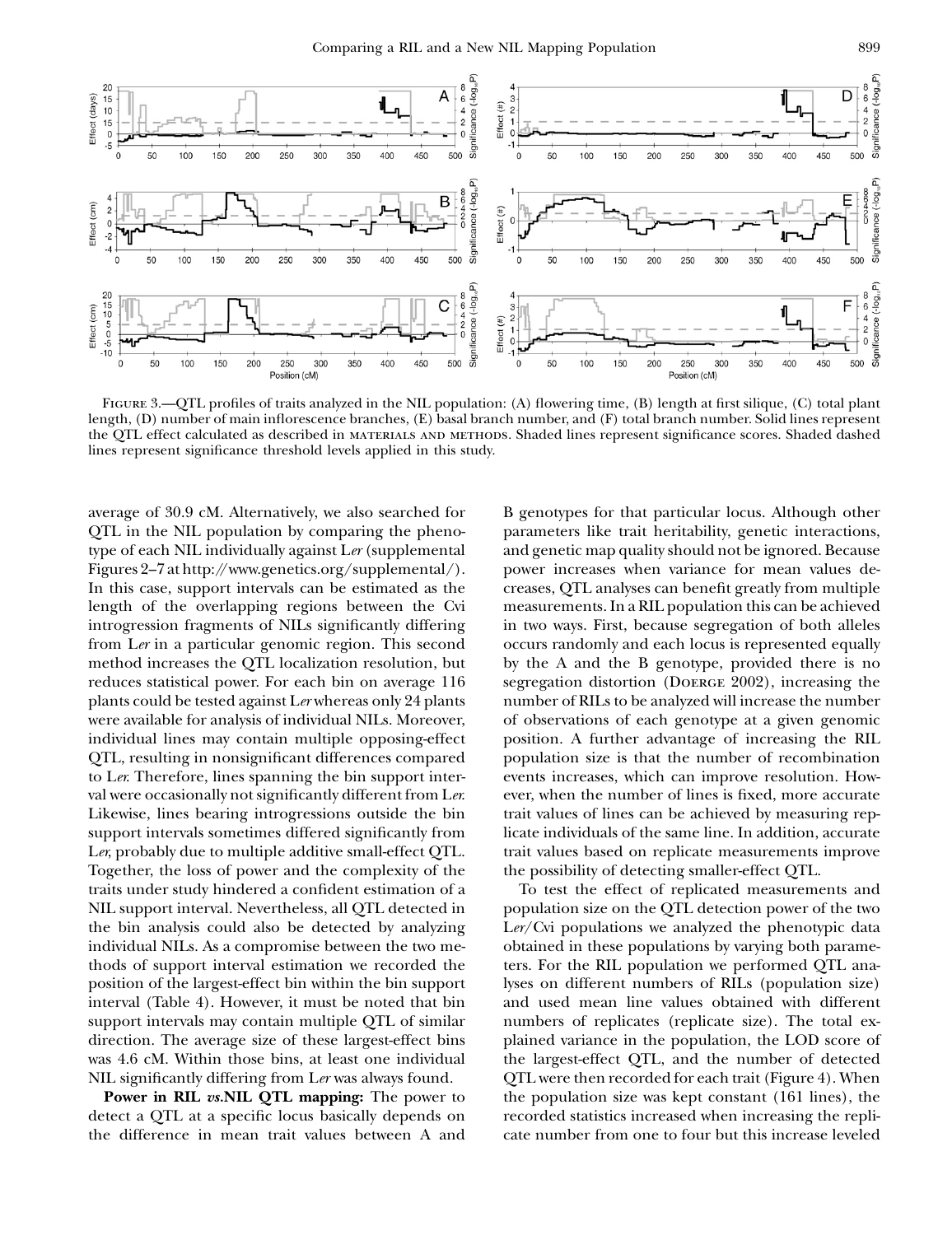| <b>TABLE 4</b>                     |  |  |  |  |
|------------------------------------|--|--|--|--|
| OTL detected in the NIL population |  |  |  |  |

|           |                  | Support                    | Support       |                         | Explained variance $(\%)$ |                     | Total explained                        |
|-----------|------------------|----------------------------|---------------|-------------------------|---------------------------|---------------------|----------------------------------------|
| Trait     | $Chr^a$          | interval <sup>b</sup> (cM) | bin $(cM)^c$  | Restricted <sup>d</sup> | Unrestricted <sup>e</sup> | Effect <sup>f</sup> | variance <sup><math>g</math></sup> (%) |
| <b>FT</b> | 1                | $0.0 - 21.6$               | $3.9 - 7.8$   | 70.3                    | 3.2                       | $-3.2$              | 83.2                                   |
|           | 1                | $31.4 - 40.6$              | 33.4-40.7     | 18.0                    | 0.5                       | $-1.0$              |                                        |
|           | $\mathbf{1}$     | 73.3-122.0                 | 83.6-87       | 7.1                     | 0.7                       | $-0.7$              |                                        |
|           | $\overline{2}$   | 174.4-204.7                | 200.9-201.8   | 22.3                    | 0.6                       | 1.5                 |                                        |
|           | $\overline{5}$   | 388.4-434.2                | 392.3-395     | 52.1                    | 42.8                      | 15.7                |                                        |
| <b>SL</b> | $\mathbf{1}$     | 10.8-27.4                  | $17.3 - 21.7$ | 64.0                    | 4.8                       | $-3.1$              | 66.1                                   |
|           | 1                | $31.4 - 40.6$              | 33.4-40.7     | 17.1                    | 0.6                       | $-1.1$              |                                        |
|           | $\mathbf{1}$     | 73.3-125.9                 | $122.1 - 126$ | 34.9                    | 2.8                       | $-1.7$              |                                        |
|           | $\overline{2}$   | 160.8-207.2                | 162-174.5     | 73.4                    | 5.3                       | 4.9                 |                                        |
|           | $\boldsymbol{3}$ | 270.1-288.4                | 287.1-288.4   | 37.1                    | 1.6                       | $-1.7$              |                                        |
|           | $\overline{4}$   | 359.5-375.7                | 368.2-375.7   | 32.2                    | 1.7                       | $-1.6$              |                                        |
|           | $\mathbf 5$      | 388.3-418.9                | 392.3-395     | 32.2                    | 0.7                       | 2.7                 |                                        |
|           | $\overline{5}$   | 434.2-436.0                | 434.3-436.1   | 29.6                    | 3.8                       | $-1.4$              |                                        |
|           | 5                | 441.4-459.3                | 454.3-459.4   | 28.2                    | 1.1                       | $-1.1$              |                                        |
| TL        | $\mathbf{1}$     | $0.0 - 33.3$               | $17.3 - 21.7$ | 66.2                    | 1.7                       | $-6.3$              | 87.7                                   |
|           | $\mathbf{1}$     | 64.7-125.9                 | $122.1 - 126$ | 48.8                    | 3.8                       | $-3.8$              |                                        |
|           | $\,2\,$          | 160.8-207.2                | 174.5-178.8   | 91.9                    | 10.5                      | 18.5                |                                        |
|           | $\boldsymbol{3}$ | 287.0-288.4                | 287.1-288.4   | 19.0                    | 0.4                       | $-2.1$              |                                        |
|           | $\overline{5}$   | 389.9-416.1                | 411.7-416.2   | 34.1                    | 1.7                       | 3.7                 |                                        |
|           | 5                | 434.2-454.3                | 434.3-436.1   | 45.0                    | 1.4                       | $-3.9$              |                                        |
| <b>IB</b> | 5                | 388.3-434.2                | 392.3-395     | 46.3                    | 37.7                      | 3.8                 | 66.1                                   |
| <b>BB</b> | 1                | $0.0 - 15.1$               | $3.9 - 7.8$   | 17.7                    | 1.8                       | $-0.6$              | 26.7                                   |
|           | $\mathbf{1}$     | $40.6 - 125.9$             | 94.5-101.6    | 17.9                    | 9.0                       | 0.8                 |                                        |
|           | $\overline{2}$   | 174.4-189.1                | 179.7-189.2   | 11.4                    | 2.4                       | $-0.5$              |                                        |
|           | $\overline{5}$   | 388.3-434.2                | 392.3-395     | 14.4                    | 1.7                       | $-0.7$              |                                        |
|           | 5                | 483.2-487.8                | 483.2-487.8   | 19.3                    | 1.1                       | $-0.8$              |                                        |
| TB        | $\mathbf{1}$     | $0.0 - 15.9$               | $7.8 - 9.9$   | 24.1                    | 2.2                       | $-0.8$              | 44.1                                   |
|           | $\mathbf{1}$     | $40.6 - 125.9$             | 94.5-101.6    | 14.0                    | 4.1                       | 0.8                 |                                        |
|           | $\overline{2}$   | 174.4-189.1                | 179.7-189.2   | 7.6                     | 1.5                       | $-0.4$              |                                        |
|           | $\overline{5}$   | 388.3-434.2                | 392.3-395     | 43.2                    | 17.4                      | 3.1                 |                                        |

FT, flowering time; SL, length until first silique; TL, total plant length; IB, main inflorescence branch number; BB, basal branch number; TB, total branch number.<br>"Chromosome number.

<sup>b</sup> The region spanned by consecutive bins, significantly ( $P < 0.001$ ) differing from Ler and sharing the same direction of effect, was taken as the support interval.

Position of the bin within the QTL support interval showing the largest effect.

 $d$  Within the QTL support interval the bin showing the largest effect was compared to Ler in an ANOVA analysis. The among-genotype component of ANOVA was taken as an estimator of explained variance.

 $\alpha$  All lines in the population were subjected to ANOVA using the bin described in footnote d as a fixed factor. The among-genotype component of ANOVA was taken as an estimator of explained variance. <sup>f</sup>

Effect of QTL calculated as  $\mu_B - \mu_A$ , where  $\mu_A$  is the mean value of all L $e r$  lines and  $\mu_B$  is the mean value of all lines in the bin described in footnote d. Effects are given in days (flowering time), centimeters (length at first silique and total length), or numbers (main inflorescence branch number, basal branch number, and total branch number).

 ${}^g$ All bins together with Ler were analyzed by ANOVA and the among-genotype component was taken as a measure of totally explained variance.

off rapidly when measuring more replicates (Figure 4, A–C). In contrast, when the number of replicates was kept constant (16 replicated measurements per RIL) and population size was increased, the QTL detection power improved more drastically. However, the total explained variance remained more or less constant over all population sizes (Figure 4D). This phenomenon is commonly known as the Beavis effect and is due to the fact that estimated explained variances of detected QTL are sampled from a truncated distribution because QTL are taken into account only when the test statistics reach a predetermined critical value (Xu 2003). As a result, the expectations of detected QTL effects are biased upward. A second effect of increasing population size is the nearly linear increase of LOD scores, observed for all analyzed QTL (Figure 4E). Significance thresholds determined by permutation tests for each population size were steady around 2.7 LOD for population sizes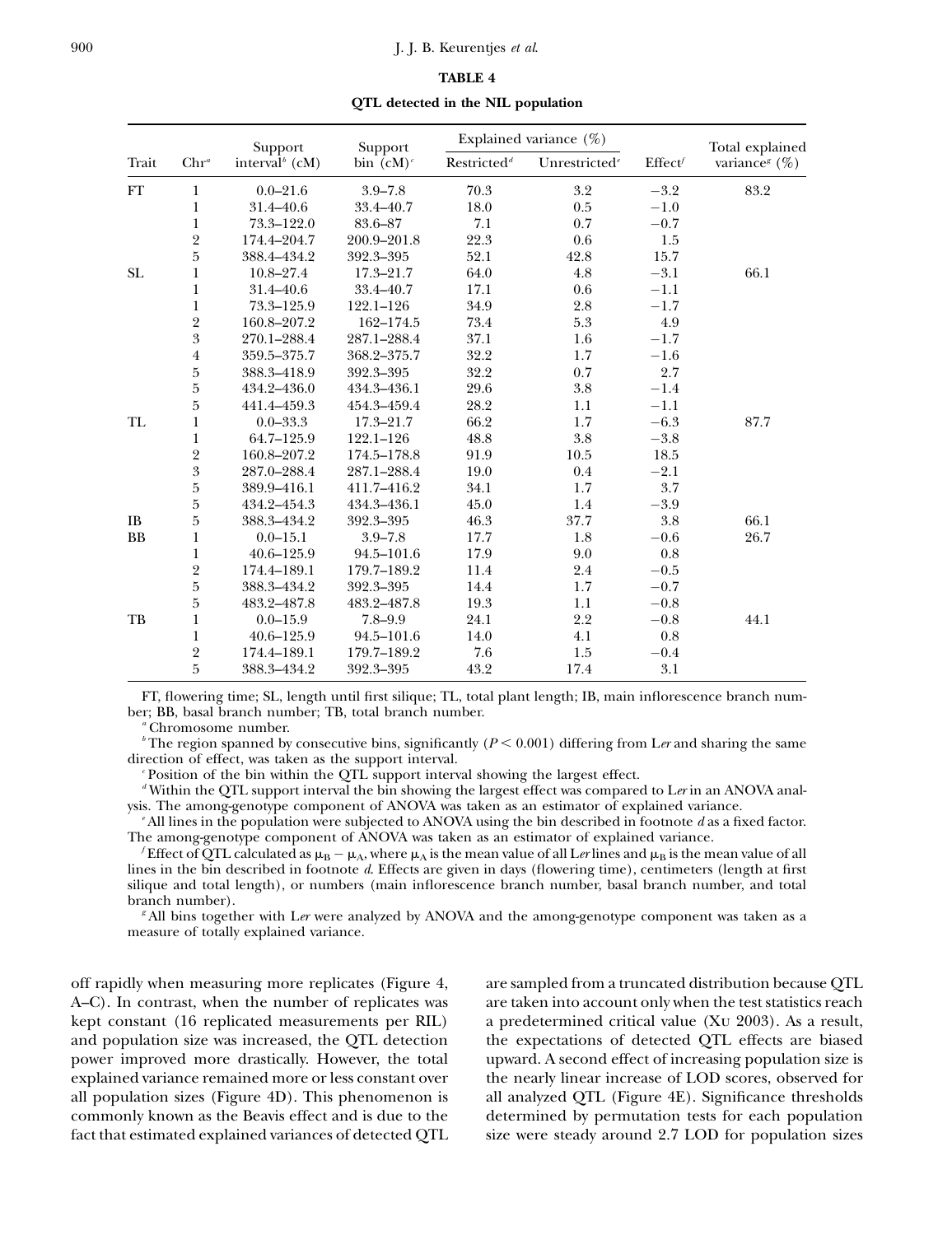| <b>TABLE 5</b> |  |
|----------------|--|
|----------------|--|

| Trait     | Population <sup>®</sup> | $QTL^b$<br>(no.) | $Support^c$<br>(cM) | Explained<br>variance <sup><i>d</i></sup> (%) | Total explained<br>variance $(\%)$ | Effect <sup>e</sup> | Relative<br>effect' |
|-----------|-------------------------|------------------|---------------------|-----------------------------------------------|------------------------------------|---------------------|---------------------|
| FT        | <b>RIL</b>              | 3                | 6.6                 | 16.1                                          | 68.4                               | 4.7                 | 1.15                |
|           | <b>NIL</b>              | 5                | 35.5(3.6)           | 34.0                                          | 83.2                               | 4.4                 | 1.03                |
| SL.       | <b>RIL</b>              | 7                | 10.1                | 11.0                                          | 79.5                               | 2.1                 | 1.09                |
|           | <b>NIL</b>              | 9                | 23.3(5.2)           | 38.7                                          | 66.1                               | 2.1                 | 1.11                |
| TL        | <b>RIL</b>              | 8                | 11.1                | 10.1                                          | 86.3                               | 4.5                 | 1.09                |
|           | <b>NIL</b>              | 6                | 31.4(3.4)           | 50.8                                          | 87.7                               | 6.4                 | 1.09                |
| <b>IB</b> | <b>RIL</b>              | 5                | 12.1                | 8.7                                           | 65.0                               | 0.5                 | 1.13                |
|           | <b>NIL</b>              |                  | 45.9(2.7)           | 46.3                                          | 66.1                               | 3.8                 | 2.71                |
| <b>BB</b> | <b>RIL</b>              | 4                | 21.3                | 9.4                                           | 38.5                               | 0.4                 | 1.59                |
|           | <b>NIL</b>              | 5                | 33.1(5.6)           | 16.1                                          | 26.7                               | 0.7                 | 1.30                |
| TB        | <b>RIL</b>              | 6                | 9.7                 | 9.1                                           | 71.1                               | 0.6                 | 1.10                |
|           | <b>NIL</b>              | $\overline{4}$   | 40.5(5.4)           | 22.2                                          | 44.1                               | 1.3                 | 1.11                |

Comparative summary of QTL mapping parameters in the Ler/Cvi RIL and NIL populations

FT, flowering time; SL, length until first silique; TL, total plant length; IB, main inflorescence branch number; BB, basal branch number; TB, total branch number. "Population type.

<sup>b</sup> Number of QTL detected.

c Average length of support interval. In parentheses: average length of largest-effect bin.

 $d$  Average explained variance for each QTL.

e Average absolute effect for each QTL. Effects are given in days (flowering time), centimeters (length at first silique and total length), or numbers (elongated axils, basal branch number, and total branch number).

Smallest relative effect significantly detected, expressed as fold difference compared to Ler, calculated as  $(|\mu_B - \mu_A| + \mu_A)/\mu_A$ .

.30 RILs and increased slightly with smaller population sizes (data not shown). The largest-effect QTL could be significantly detected at all population sizes for all traits except for basal branch number, whose largest-effect QTL could not be significantly detected in population sizes  $<$ 80 RILs.

To evaluate the NIL population, we studied the effect of increasing the number of replicates per line by estimating the relative difference between line mean values that could still be significantly detected with different replicate numbers (see MATERIALS AND METHODS). As shown in Figure 5A the power to detect significant phenotypic differences greatly increases when increasing the number of replicate individuals of NILs measured. Furthermore, the lower the heritability of the trait the larger the increase of detection power achieved by increasing the number of replicates per NIL. When a bin analysis was carried out using increasing replicate numbers a similar increase in the number of detected QTL was observed (Figure 5B). Overall, the results presented in Figures 4 and 5 show that the number of replicates used in our analyses (16 individuals for each RIL and 24 individuals for each NIL) approximated the maximum QTL detection power of both Ler/Cvi populations.

#### DISCUSSION

Experimental mapping populations are a basic resource to elucidate the genetic basis of quantitative multigenic traits. In this work, we have developed the

first genomewide population of NILs of Arabidopsis thaliana consisting of 92 lines carrying genomic introgression fragments from the parental accession Cvi into the common laboratory genetic background Landsberg erecta. In addition we have empirically compared the mapping power of this population with that of an existing population of recombinant inbred lines, derived from the same parental accessions. RIL and NIL populations have been used extensively in genetic studies (ESHED and ZAMIR 1995; RAE et al. 1999; MONFORTE and Tanksley 2000; Koumproglou et al. 2002; Han et al. 2004; Koornneef et al. 2004; Singer et al. 2004; Von KORFF et al. 2004) due to the advantages derived from their homozygosity and immortality: they can be used indefinitely; various traits can be analyzed in different experiments and environmental settings; and replicates of the individual lines can be analyzed, enabling a more accurate estimate of the line's phenotypic mean value. However, the main difference between the two populations lies in the nature of their genetic makeup. In a RIL population multiple genomic regions differ between most pairs of RILs and several segregating QTL contribute to phenotypic differences between pairs of lines, making it impossible to assign the observed variation between pairs of lines to a specific genomic region. Therefore, to detect QTL one must perform the simultaneous analysis of a large number of lines. In contrast, in a NIL population, the phenotypic variation observed between pairs of lines can be assigned directly to the distinct genomic regions introgressed in an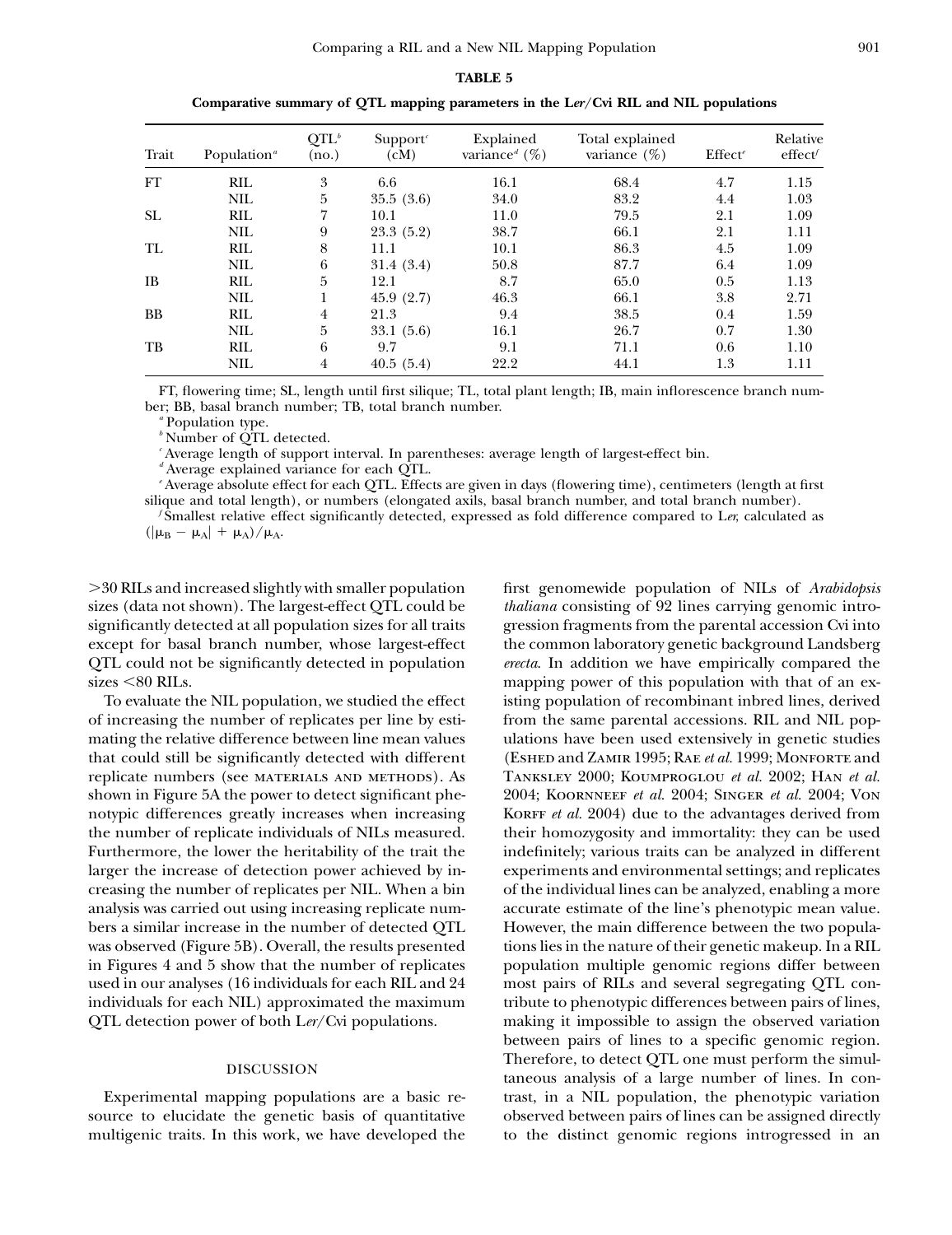

FIGURE 4.—QTL detection power analysis of the Ler/Cvi RIL population. (A) Effect of replicate number on total explained variance. (B) Effect of replicate number on LOD score of the largest-effect QTL. (C) Effect of replicate number on the number of detected QTL. (D) Effect of population size on total explained variance. (E) Effect of population size on LOD score of the largest-effect QTL. (F) Effect of population size on the number of detected QTL.  $\Box$ , flowering time;  $\diamond$ , length at first silique;  $\Delta$ , total plant length;  $x$ , main inflorescence branch number;  $\circ$ , basal branch number; and  $+$ , total branch number. Error bars represent SEM of 10 independent analyses.

otherwise similar genetic background. Depending on the desired resolution one can minimize the number of lines by analyzing lines carrying large introgressions or even chromosome substitution strains (NADEAU et al. 2000).

A summary of the differences observed between the RIL and NIL populations derived from Ler and Cvi is shown in Table 5 and in supplemental Figure 8 at http:// www.genetics.org/supplemental/. The total number of QTL detected did not differ much between the two populations. However, different loci were detected in both types of populations, showing their complementary properties. For both populations the detection of QTL was highly dependent on the trait under consideration and its genetic architecture (e.g., effect and position of QTL, epistasis). The power of the new NIL population to detect the large-effect loci was close to that of the existing RIL population since most largeeffect loci were detected in both populations. However, a few relatively large-effect loci showing significant epistatic interactions could be detected only in the RIL population, but not in the NILs (supplemental Table 3 at http://www.genetics.org/supplemental/). Moreover, localization resolution was higher in the RIL population compared to the bin analysis of the NIL population, allowing separation of linked QTL. This was best illustrated by the two major QTL for flowering time detected in the RIL population on the top of chromosome 5, which not only are linked but also showed strong epistatic interaction. Consequently, these two QTL could not be separated in the NIL population. Nevertheless, the QTL resolution in the NIL population can be increased when analyzing individual lines, although this will be at the cost of mapping power. In total, 14 QTL detected in the RIL population could not be detected in the NIL population, of which 10 showed significant epistatic interaction with other QTL and all others were closely linked to another significant QTL.

In contrast, the average explained variance of single QTL was higher in the NIL population, increasing the power to detect small-effect QTL. This difference can be attributed to the level of transgression, which is stronger in the RIL population, thereby increasing total phenotypic variance. As a result, 13 small-effect QTL could be detected in the NIL population, which were not detected in the RIL population. Nevertheless, some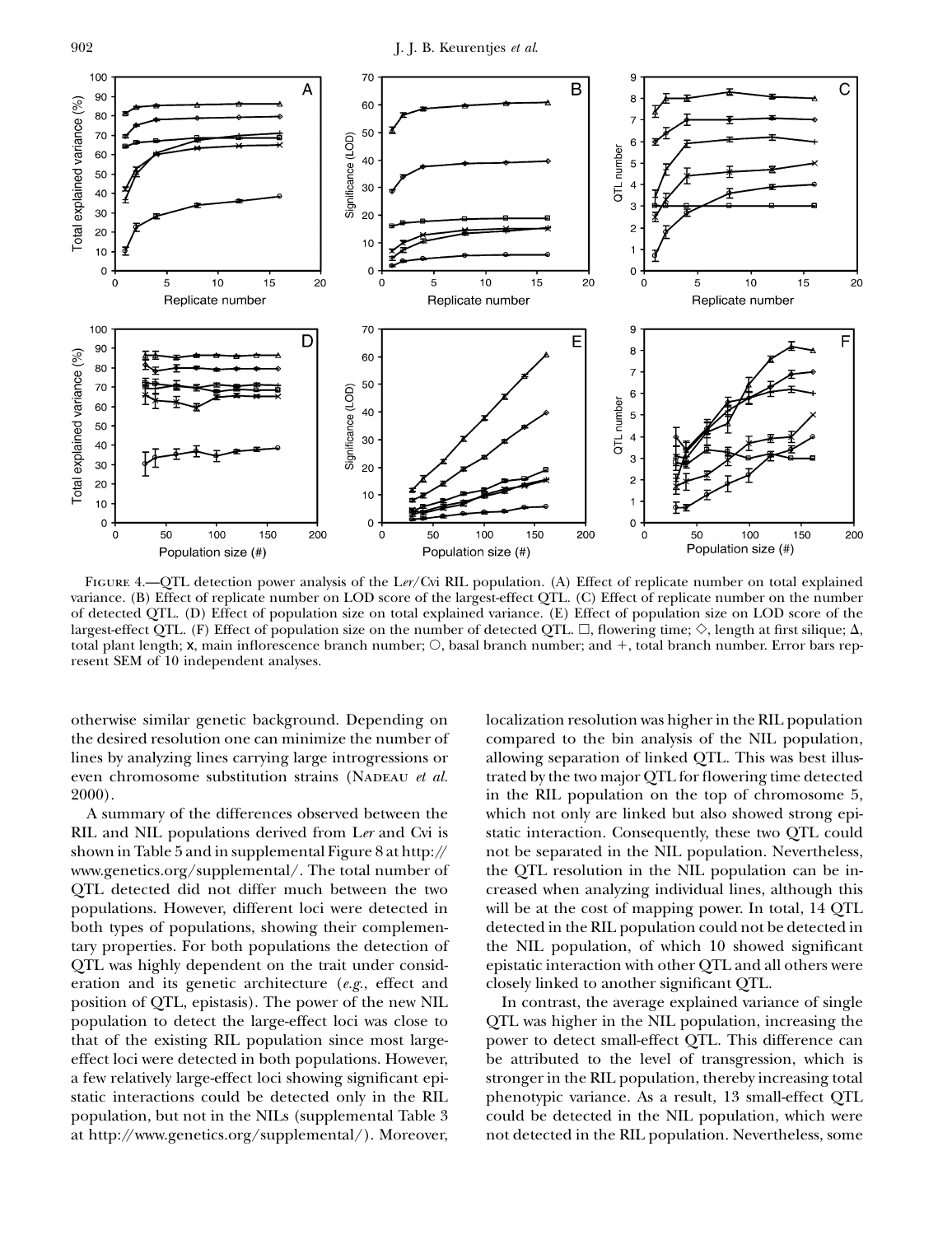

FIGURE 5.—OTL detection power analysis of the Ler/Cvi NIL population. (A) Effect of replicate number on significantly detectable relative differences, expressed as fold difference between two lines. (B) Effect of replicate number on the number of detected QTL.  $\Box$ , flowering time;  $\Diamond$ , length at first silique;  $\Delta$ , total plant length; x, main inflorescence branch number;  $\circlearrowleft$ , basal branch number; and  $+$ , total branch number. Error bars represent SEM of 10 independent analyses.

of the small-effect QTL detected in the NILs were close to the significance threshold in the RIL population when using the lower chromosomal LOD thresholds (supplemental Table 3 at http://www.genetics.org/ supplemental/). Expectedly, the power to detect smalleffect QTL in the NIL population was higher for the more heritable traits (flowering time and plant height) than for those traits with low heritability (branching traits). The different power to detect small-effect QTL of the two populations is due to the effect of the segregation of multiple QTL in the RIL population, which increases the residual variance at each QTL under study.

The analyses of the RIL and NIL populations performed in this work were probably close to the maximum statistical power for the given population sizes since the number of detected QTL leveled off at higher replication sizes (Figures 4 and 5). The power analyses presented here could guide the making of decisions on the number of plants to be analyzed when experiments are costly, laborious, or time consuming and therefore may require the analysis of fewer plants. Overall, for RILs, the effect of population size on mapping power was larger than the effect of replicated measurements of individual lines. Therefore, to reduce the number of plants to be analyzed, it is preferable to first reduce the number of replicates per line, and only thereafter, if required, the number of lines. In our analyses majoreffect QTL for most traits could still be significantly detected when only 50 lines were analyzed without replicates (data not shown). However, due to the Beavis effect (Xu 2003) the explained variances obtained with small population sizes were strongly overestimated. In the NIL population, the number of replicated measurements has a larger impact on mapping power and at least five replicated plants should be analyzed to obtain enough statistical power (Figure 5). However, fewer lines can be analyzed as long as genomewide coverage is maintained. In this NIL population this can be achieved using a core set of 25 lines, although localization resolution was diminished. Nevertheless, most QTL detected in the full set could still be detected in the core

set (supplemental Figure 9 at http://www.genetics.org/ supplemental/). Once a QTL has been identified in a particular region, one can zoom in with a minimal set of lines carrying smaller introgressions defined by crossovers in the support interval of the QTL of interest (FRIDMAN et al.  $2004$ ).

The Ler/Cvi NIL population developed in this work provides a useful resource that will facilitate the genetic dissection of quantitative traits in Arabidopsis in various aspects. First, as shown here, it can be analyzed as an alternative segregating population to perform genomewide QTL mapping, with the particular advantage of detecting small-effect QTL. Second, this population can be used to confirm previously detected QTL in the Ler/ Cvi RIL population. Third, individual lines of this population can serve as a starting point for the rapid Mendelization of particular QTL and for their fine mapping and cloning (PARAN and ZAMIR 2003). Finally, the single introgression lines of this population may also strongly facilitate the fine mapping of artificially induced mutant alleles in the common laboratory Ler genetic background (or transferred to this accession). The fine mapping of mutant loci affecting quantitative adaptive traits is often hampered by the confounding effects of QTL segregating in the mapping populations derived from crosses between the mutant and another Arabidopsis wild accession. Knowing the approximate genetic location of the mutant locus within a chromosomal arm, specific lines of this NIL population can be selected as carrying a single introgression spanning the map position of the locus of interest. These lines can then be used to derive the required monogenic mapping population, as has been illustrated with the flowering-time locus FVE (Ausin et al. 2004). In conclusion, the elucidation of quantitative traits can benefit from the parallel analysis of both populations.

We thank Kieron Edwards for sharing NILs, Johan van Ooijen for helpful assistance in the QTL mapping, and Piet Stam for critical reading of the manuscript. This work was supported by a grant from The Netherlands Organization for Scientific Research, Program Genomics (050-10-029).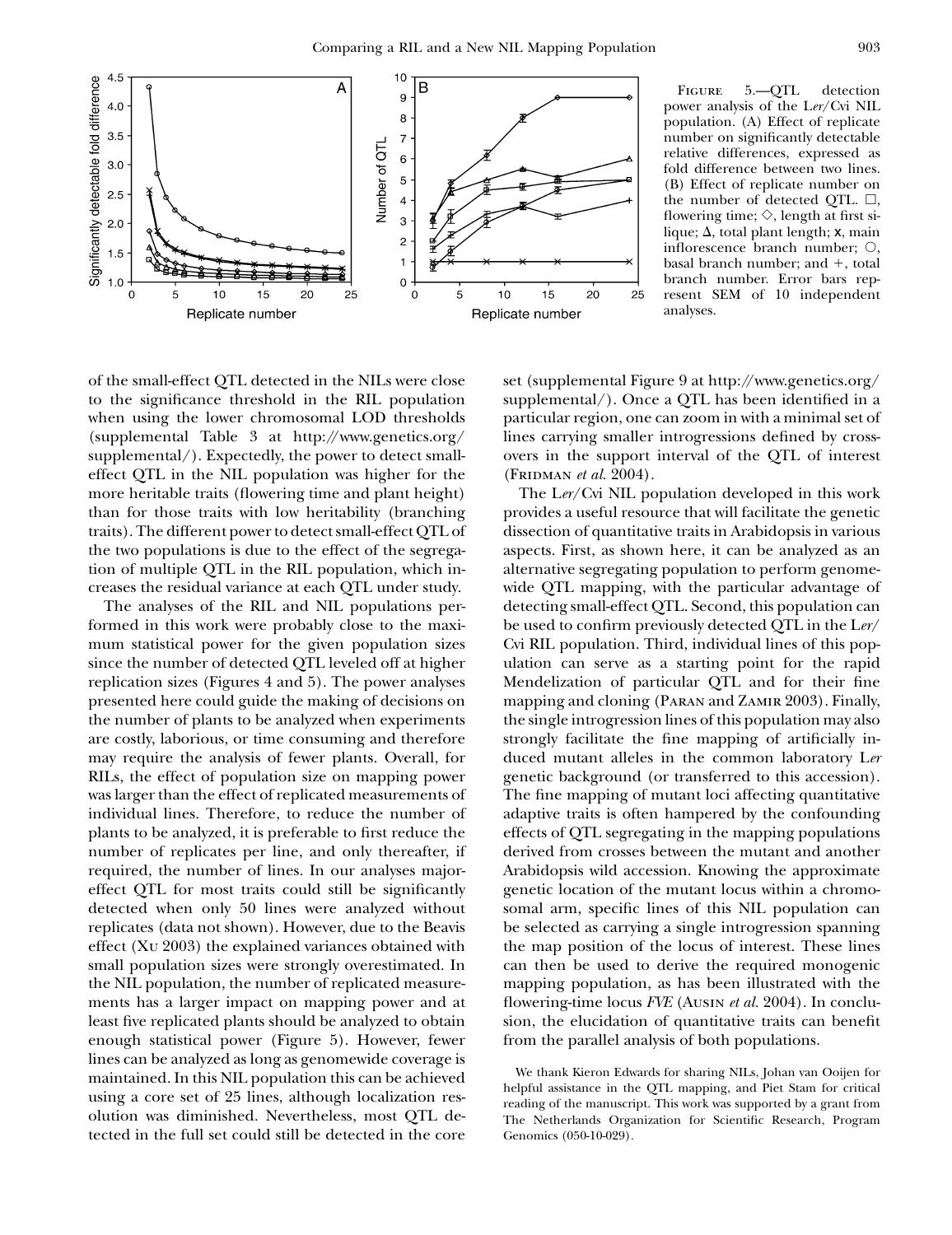- Alonso-Blanco, C., and M. Koornneef, 2000 Naturally occurring variation in Arabidopsis: an underexploited resource for plant genetics. Trends Plant Sci. 5: 22–29.
- Alonso-Blanco, C., A. J. M. Peeters, M. Koornneef, C. Lister, C. Dean et al., 1998a Development of an AFLP based linkage map of Ler, Col and Cvi Arabidopsis thaliana ecotypes and construction of a Ler/Cvi recombinant inbred line population. Plant J. 14: 259–271.
- Alonso-Blanco, C., S. E. El-Assal, G. Coupland and M. Koornneef, 1998b Analysis of natural allelic variation at flowering time loci in the Landsberg erecta and Cape Verde Islands ecotypes of Arabidopsis thaliana. Genetics 149: 749–764.
- Alonso-Blanco, C., H. Blankestijn-De Vries, C. J. Hanhart and M. Koornneef, 1999 Natural allelic variation at seed size loci in relation to other life history traits of Arabidopsis thaliana. Proc. Natl. Acad. Sci. USA 96: 4710–4717.
- Alonso-Blanco, C., L. Bentsink, C. J. Hanhart, H. Blankestijn-DE VRIES and M. KOORNNEEF, 2003 Analysis of natural allelic variation at seed dormancy loci of Arabidopsis thaliana. Genetics 164: 711–729.
- Ausin, I., C. Alonso-Blanco, J. A. Jarillo, L. Ruiz-Garcia and J. M. Martinez-Zapater, 2004 Regulation of flowering time by FVE, a retinoblastoma-associated protein. Nat. Genet. 36: 162–166.
- BENTSINK, L., K. YUAN, M. KOORNNEEF and D. VREUGDENHIL, 2003 The genetics of phytate and phosphate accumulation in seeds and leaves of Arabidopsis thaliana, using natural variation. Theor. Appl. Genet. 106: 1234–1243.
- BLAIR, M. W., G. IRIARTE and S. BEEBE, 2006 QTL analysis of yield traits in an advanced backcross population derived from a cultivated Andean x wild common bean (Phaseolus vulgaris L.) cross. Theor. Appl. Genet. 112: 1149–1163.
- BLANCO, A., R. SIMEONE and A. GADALETA, 2006 Detection of QTLs for grain protein content in durum wheat. Theor. Appl. Genet. 112: 1195–1204.
- BOREVITZ, J. O., and M. NORDBORG, 2003 The impact of genomics on the study of natural variation in Arabidopsis. Plant Physiol. 132: 718–725.
- Broman, K. W., 2001 Review of statistical methods for QTL mapping in experimental crosses. Lab Anim. 30: 44–52.
- Chase, K., F. R. Adler and K. G. Lark, 1997 Epistat: a computer program for identifying and testing interactions between pairs of quantitative trait loci. Theor. Appl. Genet. 94: 724–730.
- DOERGE, R. W., 2002 Mapping and analysis of quantitative trait loci in experimental populations. Nat. Rev. Genet. 3: 43–52.
- Edwards, K. D., J. R. Lynn, P. Gyula, F. Nagy and A. J. Millar, 2005 Natural allelic variation in the temperature-compensation mechanisms of the Arabidopsis thaliana circadian clock. Genetics 170: 387–400.
- Eshed, Y., and D. Zamir, 1995 An introgression line population of Lycopersicon pennellii in the cultivated tomato enables the identification and fine mapping of yield-associated QTL. Genetics 141: 1147–1162.
- Fridman, E., F. Carrari, Y. Liu, A. R. Fernie and D. Zamir, 2004 Zooming in on a quantitative trait for tomato yield using interspecific introgressions. Science 305: 1786–1789.
- HAN, F., S. E. ULLRICH, A. KLEINHOFS, B. L. JONES, P. M. HAYES et al., 1997 Fine structure mapping of the barley chromosome-1 centromere region containing malting-quality QTLs. Theor. Appl. Genet. 95: 903–910.
- Han, F., J. A. Clancy, B. L. Jones, D. M. Wesenberg, A. Kleinhofs et al., 2004 Dissection of a malting quality QTL region on chromosome 1 (7H) of barley. Mol. Breed. 14: 339–347.
- Jansen, R. C., 2003 Quantitative trait loci in inbred lines, pp. 445– 476 in Handbook of Statistical Genetics, edited by D. J. BALDING, M. Bishop and C. Cannings. John Wiley & Sons, Chichester, UK.
- JEUKEN, M. J. W., and P. LINDHOUT, 2004 The development of lettuce backcross inbred lines (BILs) for exploitation of the Lactuca saligna (wild lettuce) germplasm. Theor. Appl. Genet. 109: 394–401.
- Juenger, T. E., J. K. Mckay, N. Hausmann, J. J. B. Keurentjes, S. Sen et al., 2005a Identification and characterization of QTL underlying whole-plant physiology in Arabidopsis thaliana:  $\delta^{13}$ C, stomatal

conductance and transpiration efficiency. Plant Cell Environ. 28: 697–708.

- Juenger, T. E., S. Sen, K. A. Stowe and E. L. Simms, 2005b Epistasis and genotype-environment interaction for quantitative trait loci affecting flowering time in Arabidopsis thaliana. Genetica 123: 87–105.
- Koornneef, M., C. Alonso-Blanco and D. Vreugdenhil, 2004 Naturally occurring genetic variation in Arabidopsis thaliana. Annu. Rev. Plant Biol. 55: 141–172.
- Koumproglou, R., T. M. Wilkes, P. Townson, X. Y. Wang, J. Beynon et al., 2002 STAIRS: a new genetic resource for functional genomic studies of Arabidopsis. Plant J. 31: 355-364.
- LOUDET, O., V. GAUDON, A. TRUBUIL and F. DANIEL-VEDELE, 2005 Quantitative trait loci controlling root growth and architecture in Arabidopsis thaliana confirmed by heterogeneous inbred family. Theor. Appl. Genet. 110: 742–753.
- Maloof, J. N., 2003 Genomic approaches to analyzing natural variation in Arabidopsis thaliana. Curr. Opin. Genet. Dev. 13: 576– 582.
- Monforte, A. J., and S. D. Tanksley, 2000 Development of a set of near isogenic and backcross recombinant inbred lines containing most of the Lycopersicon hirsutum genome in a L. esculentum genetic background: a tool for gene mapping and gene discovery. Genome 43: 803–813.
- Nadeau, J. H., J. B. Singer, A. Matin and E. S. Lander, 2000 Analysing complex genetic traits with chromosome substitution strains. Nat. Genet. 24: 221–225.
- PARAN, I., and D. ZAMIR, 2003 Quantitative traits in plants: beyond the QTL. Trends Genet. 19: 303–306.
- Rae, A. M., E. C. Howell and M. J. Kearsey, 1999 More QTL for flowering time revealed by substitution lines in Brassica oleracea. Heredity 83: 586–596.
- Reymond, M., S. Svistoonoff, O. Loudet, L. Nussaume and T. Desnos, 2006 Identification of QTL controlling root growth response to phosphate starvation in Arabidopsis thaliana. Plant Cell Environ. 29: 115–125.
- SINGER, J. B., A. E. HILL, L. C. BURRAGE, K. R. OLSZENS, J. SONG et al., 2004 Genetic dissection of complex traits with chromosome substitution strains of mice. Science 304: 445–448.
- Slate, J., 2005 Quantitative trait locus mapping in natural populations:progress,caveatsandfuturedirections.Mol.Ecol.14:363–379.
- STYLIANOU, I. M., S. TSAIH, K. DIPETRILLO, N. ISHIMORI, R. LI et al., 2006 Complex genetic architecture revealed by analysis of highdensity lipoprotein cholesterol in chromosome substitution strains and  $F_2$  crosses. Genetics 174: 999–1007.
- Swarup, K., C. Alonso-Blanco, J. R. Lynn, S. D. Michaels, R. M. Amasino et al., 1999 Natural allelic variation identifies new genes in the Arabidopsis circadian system. Plant J. 20: 67–77.
- Teng, S., J. Keurentjes, L. Bentsink, M. Koornneef and S. Smeekens, 2005 Sucrose-specific induction of anthocyanin biosynthesis in Arabidopsis requires the MYB75/PAP1 gene. Plant Physiol. 139: 1840–1852.
- Tuinstra, M. R., G. Ejeta and P. B. Goldsbrough, 1997 Heterogeneous inbred family (HIF) analysis: a method for developing near-isogenic lines that differ at quantitative trait loci. Theor. Appl. Genet. 95: 1005–1011.
- Ungerer, M. C., S. S. Halldorsdottir, J. L. Modliszewski, T. F. C. MACKAY and M. D. PURUGGANAN, 2002 Quantitative trait loci for inflorescence development in Arabidopsis thaliana. Genetics 160: 1133–1151.
- Ungerer, M. C., S. S. Halldorsdottir, M. D. Purugganan and T. F. C. Mackay, 2003 Genotype-environment interactions at quantitative trait loci affecting inflorescence development in Arabidopsis thaliana. Genetics 165: 353–365.
- Van Ooijen, J. W., 1992 Accuracy of mapping quantitative trait loci in autogamous species. Theor. Appl. Genet. 84: 803–811.
- VAN OOIJEN, J. W., 2004 MapQTL 5, Software for the Mapping of Quantitative Trait Loci in Experimental Populations. Kyazma B.V., Wageningen, The Netherlands.
- VON KORFF, M., H. WANG, J. LEON and K. PILLEN, 2004 Development of candidate introgression lines using an exotic barley accession (Hordeum vulgare ssp. spontaneum) as donor. Theor. Appl. Genet. 109: 1736–1745.
- Xu, S., 2003 Theoretical basis of the Beavis effect. Genetics 165: 2259–2268.